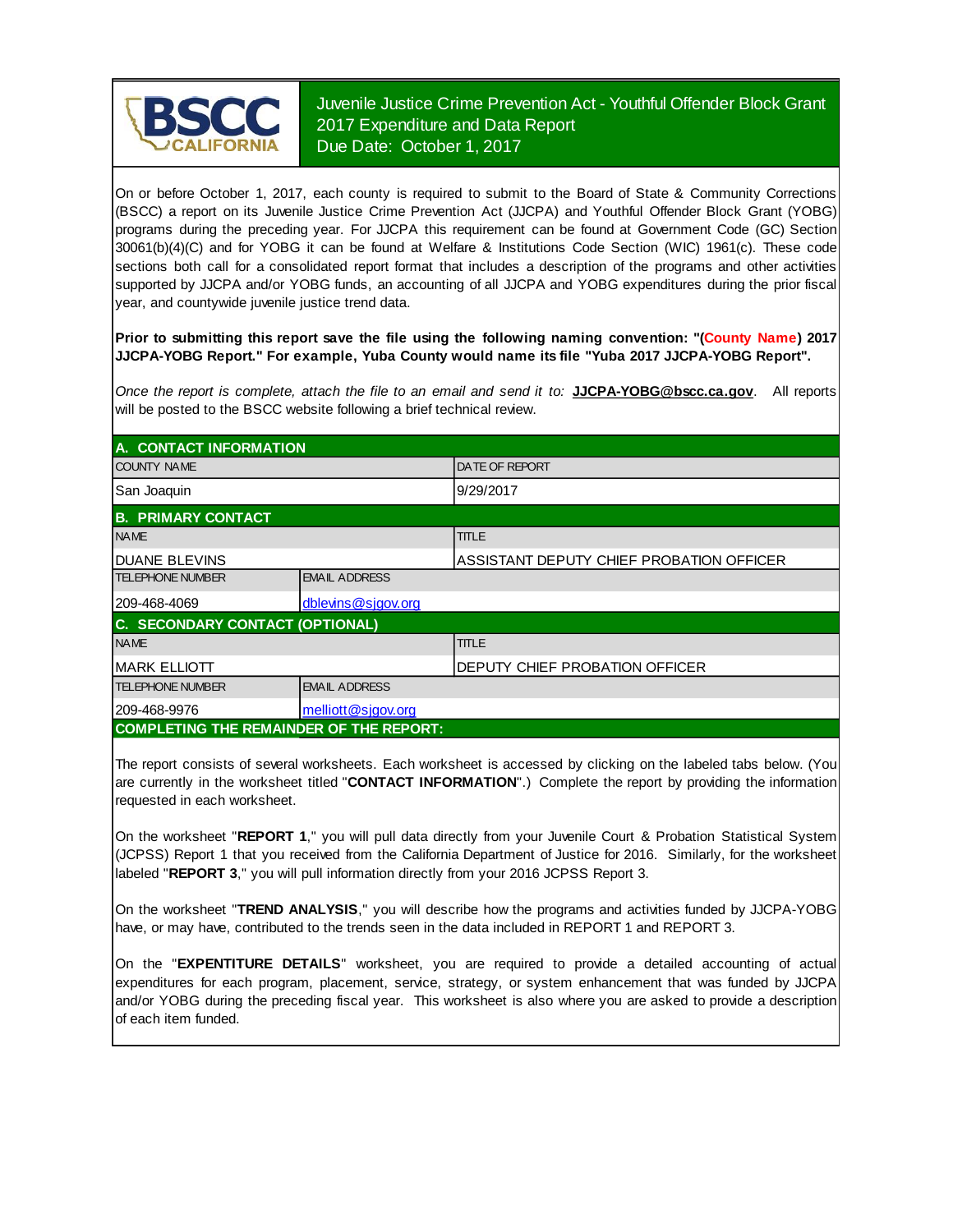## **COUNTYWIDE JUVENILE JUSTICE DATA for:** *San Joaquin*

#### *In the blank boxes below, enter the data from your Report 1 received from DOJ as titled below:*

**Referrals of Juveniles to Probation Departments for Delinquent Acts, January 1 - December 31, 2016 Age by Referral Type, Gender, Race/Ethnic Group, Referral Source, Detention, Prosecutor Action, and Probation Department Disposition**

**Report 1**

#### **Probation Department Disposition**

| <b>Informal Probation</b> |       |
|---------------------------|-------|
| <b>Diversions</b>         |       |
| <b>Petitions Filed</b>    | 1.337 |

#### **Gender (OPTIONAL)**

| <b>Male</b>  | 2,427 |
|--------------|-------|
| Female       | 1.107 |
| <b>TOTAL</b> | 3,534 |

#### **Race/Ethnic Group (OPTIONAL)**

| <b>Hispanic</b>         | 1,629 |
|-------------------------|-------|
| White                   | 634   |
| <b>Black</b>            | 995   |
| Asian                   | 154   |
| <b>Pacific Islander</b> | 18    |
| Indian                  | 21    |
| Unknown                 | 83    |
| <b>TOTAL</b>            | 3,534 |

**Please use this space to explain any exceptions and/or anomalies in the data reported above:**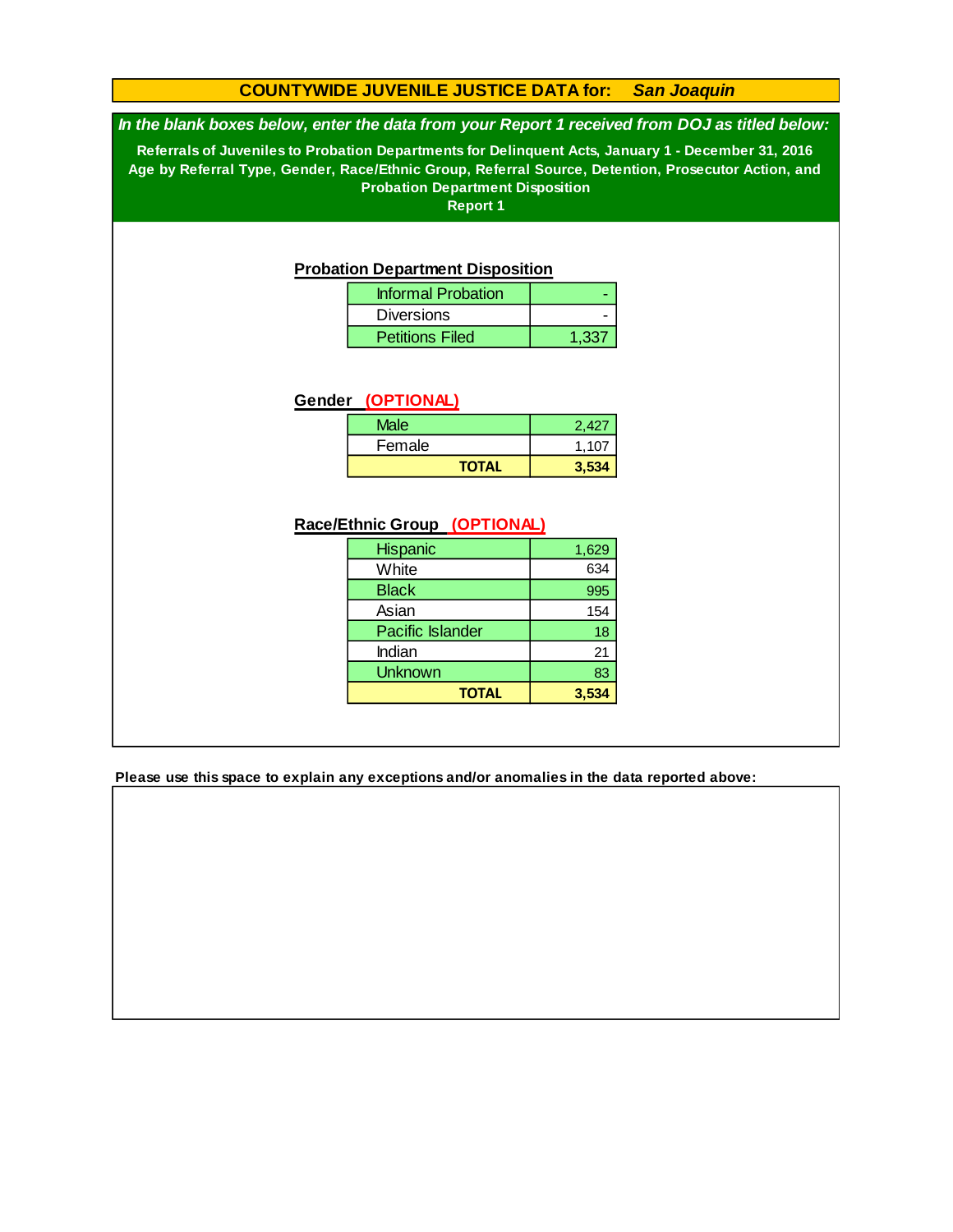## **COUNTYWIDE JUVENILE JUSTICE DATA for:** *San Joaquin*

*In the blank boxes below, enter the data from your Report 3 received from DOJ as titled below:*

**Juvenile Court Dispositions Resulting From Petitions for Delinquesnt Acts, January 1 - December 31, 2016 Age by Petition Type, Sex, Race/Ethnic Group, Defense Representation, Court Disposition and Wardship Placement Report 3**

|                          | <b>Petition Type</b>           |              |                |
|--------------------------|--------------------------------|--------------|----------------|
|                          | <b>New</b>                     |              | 598            |
|                          | Subsequent                     |              | 739            |
|                          |                                | <b>TOTAL</b> | 1,337          |
| <b>Court Disposition</b> |                                |              |                |
|                          | <b>Informal Probation</b>      |              | 34             |
|                          | Non-Ward Probation             |              | 102            |
|                          | <b>Wardship Probation</b>      |              | 679            |
|                          | Diversion                      |              |                |
|                          | Deferred Entry of Judgement    |              | 104            |
|                          | <b>Wardship Placements</b>     |              |                |
|                          | <b>Own/Relative's Home</b>     |              | 91             |
|                          | Non-Secure County Facility     |              | $\mathbf{1}$   |
|                          | <b>Secure County Facility</b>  |              | 552            |
|                          | Other Public Facility          |              | 1              |
|                          | <b>Other Private Facillity</b> |              | 29             |
|                          | Other                          |              | 5              |
|                          | California Youth Authority*    |              |                |
|                          |                                | <b>TOTAL</b> | 679            |
|                          | <b>Subsequent Actions</b>      |              |                |
|                          | <b>Technical Violations</b>    |              |                |
| Sex (OPTIONAL)           |                                |              |                |
|                          |                                |              |                |
|                          | Male                           |              | 1,077          |
|                          | Female                         |              | 260            |
|                          |                                | <b>TOTAL</b> | 1,337          |
|                          | Race/Ethnic Group (OPTIONAL)   |              |                |
|                          | Hispanic                       |              | 596            |
|                          |                                |              | 223            |
|                          | White                          |              |                |
|                          | <b>Black</b>                   |              | 423            |
|                          | Asian                          |              | 48             |
|                          | Pacific Islander               |              | $\bf{8}$       |
|                          | Indian                         |              | $\overline{4}$ |
|                          | <b>Unknown</b>                 | <b>TOTAL</b> | 35             |

**Please use this space to explain any exceptions and/or anomalies in the data reported above:** 

**\* The JCPSS reports show "California Youth Authority," however it is now called the "Division of Juvenile Justice."**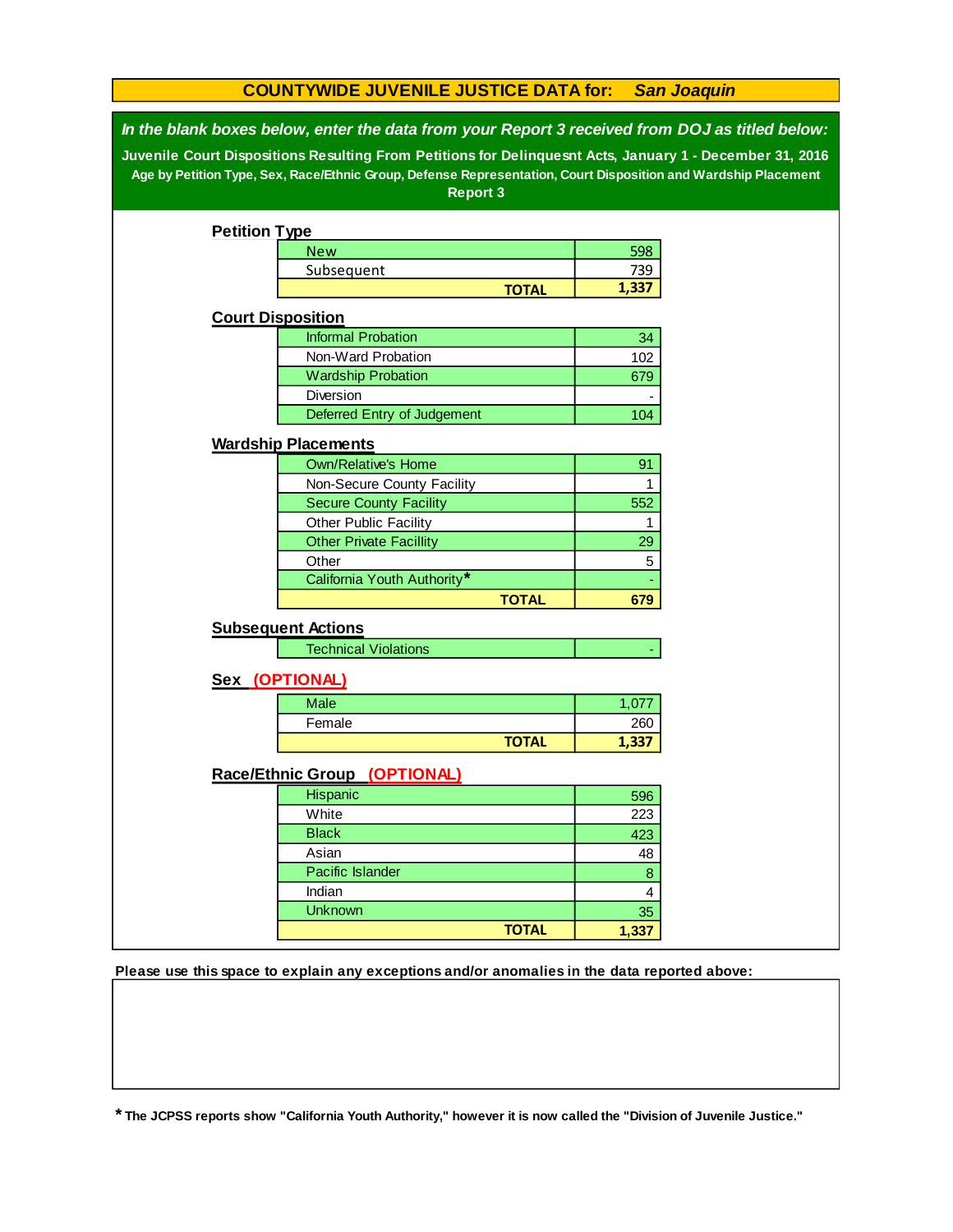# **COUNTYWIDE JUVENILE JUSTICE DATA for:** *San Joaquin*

|                | In the blank boxes below, enter your juvenile arrest data from last year.<br>Arrest data by county can be found at:<br>https://openjustice.doj.ca.gov/crime-statistics/arrests |                       |  |  |  |  |  |
|----------------|--------------------------------------------------------------------------------------------------------------------------------------------------------------------------------|-----------------------|--|--|--|--|--|
| <b>Arrests</b> |                                                                                                                                                                                |                       |  |  |  |  |  |
|                | <b>Felony Arrests</b>                                                                                                                                                          | 565                   |  |  |  |  |  |
|                | <b>Misdemeanor Arrests</b>                                                                                                                                                     | 1,202                 |  |  |  |  |  |
|                | <b>Status Arrests</b>                                                                                                                                                          | 12                    |  |  |  |  |  |
|                |                                                                                                                                                                                | 1,779<br><b>TOTAL</b> |  |  |  |  |  |
| Gender         | (OPTIONAL)<br><b>Male</b>                                                                                                                                                      | 1,232                 |  |  |  |  |  |
|                | Female                                                                                                                                                                         | 547                   |  |  |  |  |  |
|                |                                                                                                                                                                                | <b>TOTAL</b><br>1,779 |  |  |  |  |  |
|                | Race/Ethnic Group (OPTIONAL)                                                                                                                                                   |                       |  |  |  |  |  |
|                | <b>Black</b>                                                                                                                                                                   | 603                   |  |  |  |  |  |
|                | White                                                                                                                                                                          | 464                   |  |  |  |  |  |
|                | <b>Hispanic</b>                                                                                                                                                                | 556                   |  |  |  |  |  |
|                | Other                                                                                                                                                                          | 156                   |  |  |  |  |  |
|                |                                                                                                                                                                                | <b>TOTAL</b><br>1,779 |  |  |  |  |  |

#### **Please use this space to explain any exceptions and/or anomalies in the data reported above:**

The Department does not accept bookings or process arrest referrals for status offenses. We will evaluate the data to determine the origin of this anomalous data and correct it in future reports.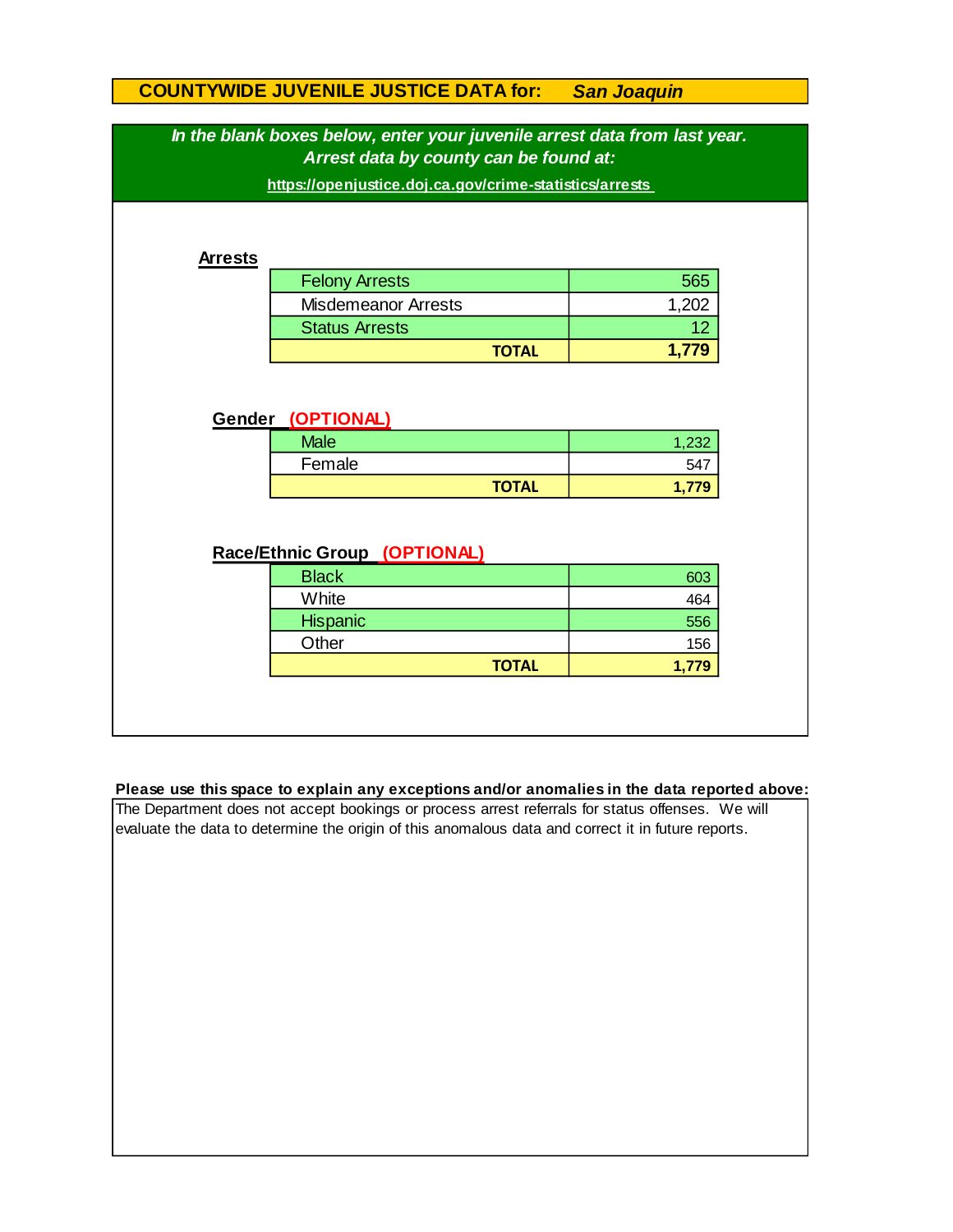# **ANALYSIS OF COUNTYWIDE TREND DATA for:** *San Joaquin*

## **Government Code Section 30061(b)(4(C)(iv) & WIC 1961(c)(3)**

Provide <sup>a</sup> summary description or analysis, based on available information, of how the programs, placements, services, strategies or system enhancements funded by JJCPA-YOBG have, or may have, contributed to, or influenced, the juvenile justice data trends identified in this report.

As this is the first year evaluating the Countywide Juvenile Justice Data provided by JCPSS and DOJ, we are unable to identify any trends at this point. However, the following analysis of the data is submitted:

#### Report 1

For the 2016 reporting year (January 1 - December 31, 2016), there was a total of 3,534 juvenile referrals to the San Joaquin County Probation Department for delinquent acts. Of these referrals, 2,427 or 68.7% were for males and 31.3% were for females. In regard to race/ethnicity, 46.1% of youth were Hispanic, 28.2% were Black, 17.9% White, 4.4% Asian, 0.6% Indian, 0.5% Pacific Islander, and 2.3% were of an unknown race/ethnicity.

#### Report 3

There were 1,337 petitions for delinquent acts filed in 2016 and of these, 598 (44.7%) were new petitions and 55.3% were subsequent petitions. Eight in ten (80.6%) of the juveniles were male and 19.4% were female. The race/ethnicity of these juveniles is as follows: 44.6% were Hispanic, 31.6% were Black, 16.7% White, 3.6% Pacific Islander, 0.3% Indian, and 2.6% were of an unknown race/ethnicity.

The following is a breakdown of court dispositions resulting from petitions: 679 resulted in wardship probation, 104 were deferred entry of judgement, 102 were non-ward probation, and 34 resulted in informal probation. Of the 679 wardship probationers, 81.3% were placed in a secure county facility, 13.4% were placed in their own/relative's home, 4.3% in other private facilities, 0.1% were in a non-secure county facility and another 0.1% were in a different type of public facility, and 0.7% were in a facility described as 'other.'

#### Arrest Report

A total of 1,779 juvenile arrests were made in San Joaquin County in 2016. Two-thirds of these arrests (67.6%) were for misdemeanors, followed by felony arrests at 31.8%, and 0.7% were status arrests (The Department does not accept bookings or process arrest referrals for status offenses. We will evaluate the data to determine the origin of this anomalous data and correct it in future reports.). Of these arrests, 69.3% were for males and 30.7% were females. The race/ethnic breakdown of these arrests is as follows: one in three (33.9%) were Black, 31.3% were Hispanic, over a quarter (26.1%) were White, and 8.8% "other."

Next year the preceding data will be compared with 2017 data. During the course of this reporting year, the San Joaquin County Probation Department continued its focus on evidence based assessment and programming. This included the use of the Detention Risk Assessment Instrument (DRAI) and an array of innovative programs. These programs include Probation Officers on Campus, the Reconnect Day Reporting Center, and the Community Partnership for Families' (CPFSJ) Neighborhood Service Centers. Historical data from these three programs have provided unequivocal evidence that they are highly effective. In addition, they have clearly demonstrated that they have had a positive impact on the lives of young people in San Joaquin County. In successfully implementing these programs, the Probation Department (in partnership with CPFSJ) has met and/or exceeded its central programmatic objectives, as originally envisioned in the San Joaquin County Comprehensive Multiagency Juvenile Justice Plan. The success of these programs in achieving their central objectives leads to the conclusion that their value cannot be overstated. The costs of juvenile crime in both dollars and the destruction of young lives are substantial. Probation programs like the three referenced here are especially relevant in counties like San Joaquin, where the risk factors for young people attributable to poverty and disadvantage are high. As such, this JJCPA-funded program has offered the County a powerful crime prevention and intervention tool.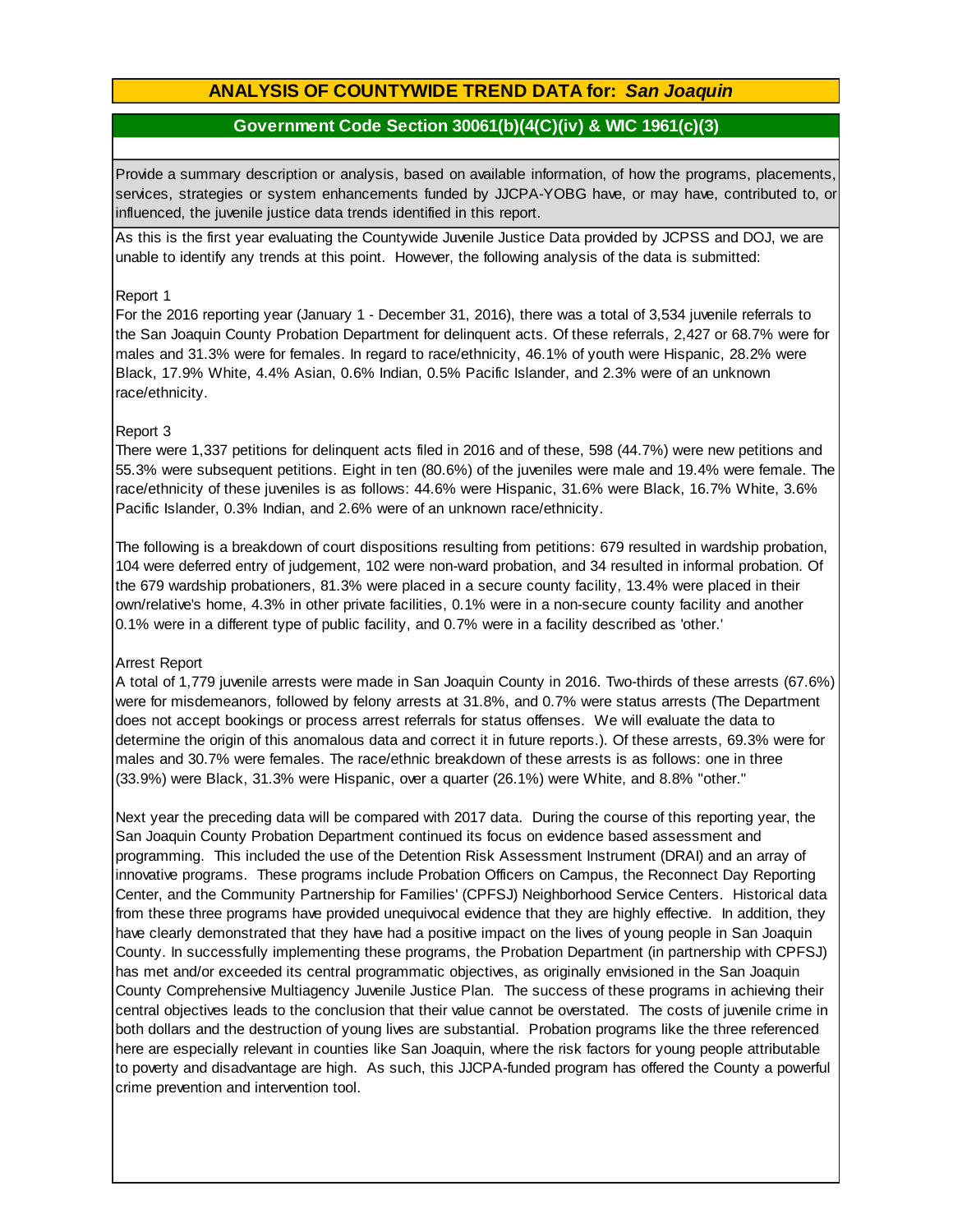Use the template(s) below to report the programs, placements, services, strategies, and/or system enhancements you funded in the preceding fiscal year. Use <sup>a</sup> separate template for each program, placement, service, strategy, or system enhancement that was supported with JJCPA and/or YOBG funds. If you need more templates than provided, copy and paste additional templates below the last Accounting of Expenditures template.

Start by indicating the name of the first program, placement, service, strategy, or system enhancement that was funded with JJCPA and/or YOBG funds last year. Next indicate the expenditure category using the drop down list provided in the Expenditure Category portion on each of the templates.

|                    | Code | <b>Expenditure Category</b>             | Code | <b>Expenditure Category</b>                   |
|--------------------|------|-----------------------------------------|------|-----------------------------------------------|
| <b>Placements</b>  | 1    | Juvenile Hall                           | 5    | Private Residential Care                      |
|                    | 2    | Ranch                                   | 6    | Home on Probation                             |
|                    | 3    | Camp                                    | 7    | <b>Other Placement</b>                        |
|                    | 4    | Other Secure/Semi-Secure Rehab Facility |      |                                               |
|                    | Code | <b>Expenditure Category</b>             | Code | <b>Expenditure Category</b>                   |
| <b>Direct</b>      | 8    | Alcohol and Drug Treatment              | 26   | Life/Independent Living Skills                |
| <b>Services</b>    | 9    | <b>After School Services</b>            |      | Training/Education                            |
|                    | 10   | Aggression Replacement Therapy          | 27   | Individual Mental Health Counseling           |
|                    | 11   | Anger Management Counseling/Treatment   | 28   | Mental Health Screening                       |
|                    | 12   | Development of Case Plan                | 29   | Mentoring                                     |
|                    | 13   | <b>Community Service</b>                | 30   | Monetary Incentives                           |
|                    | 14   | Day or Evening Treatment Program        | 31   | Parenting Education                           |
|                    | 15   | Detention Assessment(s)                 | 32   | Pro-Social Skills Training                    |
|                    | 16   | <b>Electronic Monitoring</b>            | 33   | <b>Recreational Activities</b>                |
|                    | 17   | Family Counseling                       | 34   | Re-Entry or Aftercare Services                |
|                    | 18   | <b>Functional Family Therapy</b>        | 35   | Restitution                                   |
|                    | 19   | Gang Intervention                       | 36   | Restorative Justice                           |
|                    | 20   | Gender Specific Programming for Girls   | 37   | Risk and/or Needs Assessment                  |
|                    | 21   | Gender Specific Programming for Boys    | 38   | <b>Special Education Services</b>             |
|                    | 22   | <b>Group Counseling</b>                 | 39   | Substance Abuse Screening                     |
|                    | 23   | Intensive Probation Supervision         | 40   | <b>Transitional Living Services/Placement</b> |
|                    | 24   | Job Placement                           | 41   | Tutoring                                      |
|                    | 25   | Job Readiness Training                  | 42   | <b>Vocational Training</b>                    |
|                    |      |                                         | 43   | <b>Other Direct Service</b>                   |
|                    | Code | <b>Expenditure Category</b>             | Code | <b>Expenditure Category</b>                   |
| Capacity           | 44   | Staff Training/Professional Development | 48   | <b>Contract Services</b>                      |
| Building/          | 45   | <b>Staff Salaries/Benefits</b>          | 49   | <b>Other Procurements</b>                     |
| <b>Maintenance</b> | 46   | Capital Improvements                    | 50   | Other                                         |
| <b>Activities</b>  | 47   | Equipment                               |      |                                               |
|                    |      |                                         |      |                                               |

#### **List of Expenditure Categories and Associated Numerical Codes**

For each program, placement, service, strategy, or system enhancement, record actual expenditure details for the preceding fiscal year. Expenditures will be categorized as coming from one or more of three funding sources - JJCPA funds, YOBG funds, and other funding sources (local, federal, other state, private, etc.). Be sure to report all JJCPA and YOBG expenditures for the preceding fiscal year irrespective of the fiscal year during which the funds were allocated. Definitions of the budget line items are provided on the next page.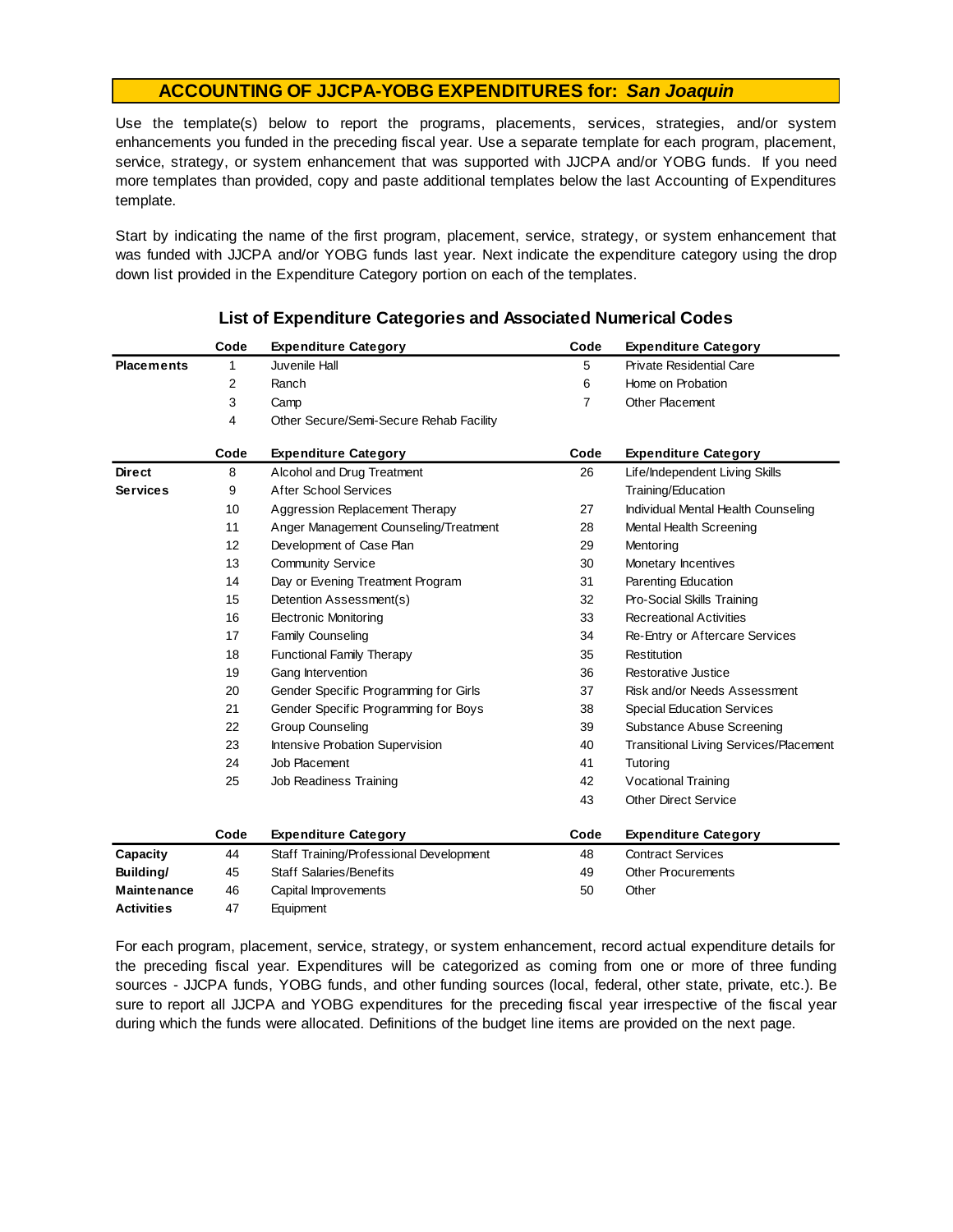**Salaries and Benefits** includes all expenditures related to paving the salaries and benefits of county probation (or other county department) employees who were directly involved in grant-related activities.

**Services and Supplies** includes expenditures for services and supplies necessary for the operation of the project (e.g., lease payments for vehicles and/or office space, office supplies) and/or services provided to participants and/or family members as part of the project's design (e.g., basic necessities such as food, clothing, transportation, and shelter/housing; and related costs).

**Professional Services** includes all services provided by individuals and agencies with whom the County contracts. The county is responsible for reimbursing every contracted individual/agency.

**Community-Based Organizations (CBO)** includes all expenditures for services received from CBO's. *NOTE* : *I f you use JJCPA and/or YOBG funds t o contract with <sup>a</sup> CBO, report that expenditure on this line item rather than on the Professional Services line item.*

**Fixed Assets/Equipment** includes items such as vehicles and equipment needed to implement and/or operate the program, placement, service, etc. (e.g., computer and other office equipment including furniture).

**Administrative Overhead** includes all costs associated with administration of the program, placement, service, strategy, and/or system enhancement being supported by JJCPA and/or YOBG funds.

Use the space below the budget detail to provide a narrative description for each program, placement, service, strategy, and/or system enhancement that was funded last year. *To do so, double click on the response box provided for this purpose.* 

Repeat this process as many times as needed to fully account for all programs, placements, services, strategies, and systems enhancements that were funded with JJCPA and/or YOBG during the last fiscal year. Keep in mind that this full report will be posted on the BSCC website in accordance with state law.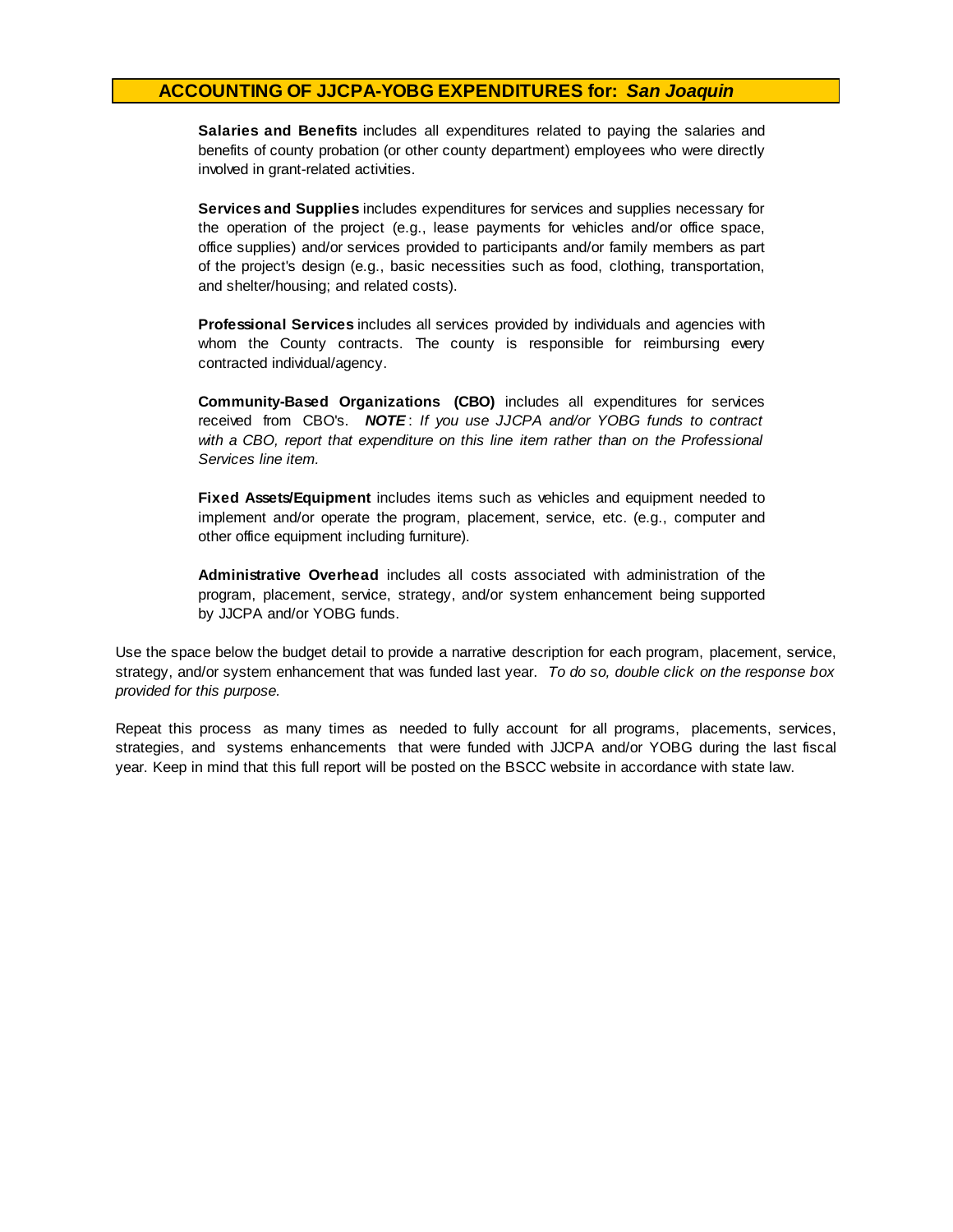| 1. Program, Placement, Service, Strategy, or System Enhancement         |                                     |                    |                   |                                                                 |  |  |
|-------------------------------------------------------------------------|-------------------------------------|--------------------|-------------------|-----------------------------------------------------------------|--|--|
| Name of program, placement, service,<br>strategy or system enhancement: | Probation Officers on Campus (POOC) |                    |                   |                                                                 |  |  |
| <b>Expenditure Category:</b>                                            | Home on Probation                   |                    |                   |                                                                 |  |  |
|                                                                         |                                     | <b>JJCPA Funds</b> | <b>YOBG Funds</b> | All Other Funds<br>(Optional)                                   |  |  |
| Salaries & Benefits:                                                    | \$                                  | 928,125            |                   |                                                                 |  |  |
| Services & Supplies:                                                    | \$                                  | 45,537             |                   |                                                                 |  |  |
| <b>Professional Services:</b>                                           | \$                                  | 20,680             |                   |                                                                 |  |  |
| Community Based Organizations:                                          |                                     |                    |                   |                                                                 |  |  |
| <b>Fixed Assets/Equipment:</b>                                          |                                     |                    |                   |                                                                 |  |  |
| Administrative Overhead:                                                |                                     |                    |                   |                                                                 |  |  |
| Other Expenditures (List Below):                                        |                                     |                    |                   |                                                                 |  |  |
|                                                                         |                                     |                    |                   |                                                                 |  |  |
|                                                                         |                                     |                    |                   |                                                                 |  |  |
|                                                                         |                                     |                    |                   |                                                                 |  |  |
| <b>TOTAL: \$</b>                                                        |                                     | 994,342            |                   | $\mathbf{r}$ and $\mathbf{r}$ and $\mathbf{r}$ and $\mathbf{r}$ |  |  |

Provide a description of the program, placement, service, strategy or system enhancement that was funded with JJCPA and/or YOBG funds in the preceding fiscal year. For example, you might want to include information on the types of youth served, prevention services you provided, your accomplishments, any barriers encountered, and what specifically JJCPA and/or YOBG funds paid for.

The POOC program assigns probation officers to school sites to supervise probation youth attending school. While standard probation supervision may require no more than one scheduled meeting a month, the link between the probation officer and students at the school site allows for more intensive interaction. By working closely with school personnel, the probation officer is able to provide both supervision and support to help the youth avoid future delinquent behavior. Additionally, the presence of a probation officer on a school campus has a positive effect on the overall school environment for all students at that site.

Probation Officers provide intensive supervision services, as well as monitor attendance, assist in handling disciplinary problems, and work with school staff to ensure that mental health, substance abuse, and other issues that may be relevant to the behavior of the youth is addressed.

The POOC officers also have regular contact with at-risk children who have not yet entered into the Juvenile Justice System. They provide intervention and referral services to these youth who are referred by parents, teachers, and school administration. The POOC officers also regularly participate in school events such as career days and other presentations; attend school sporting events, Individualized Education Plan (IEP) meetings, School Attendance Review Board (SARB) meetings and Student Success Team (SST) meetings. POOC officers are trained in Motivational Interviewing techniques and Effective Practices in Community Supervision in addition to facilitating various cognitive behavioral interventions.

JJCPA funds were used to pay the salary and benefits for: one Probation Unit Supervisor, two Probation Officers III, four Probation Officers II, and one part-time Probation Assistant; usage charges for seven cell phones and seven vehicles from County motor pool; lease charges for one shared photocopier, drug testing services/supplies, office supplies, worker's comp insurance, and casualty insurance.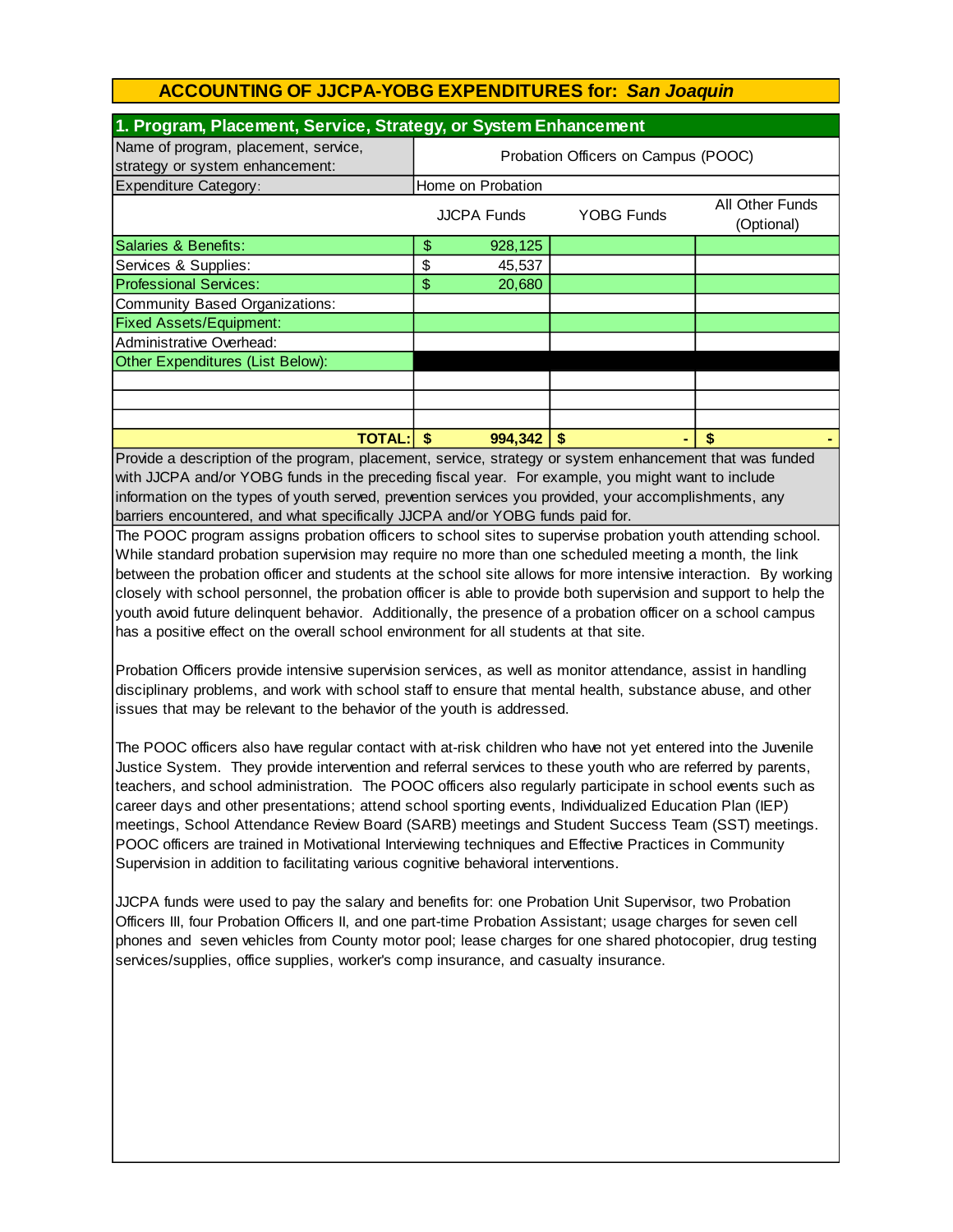| 2. Program, Placement, Service, Strategy, or System Enhancement         |                                                                          |         |      |    |  |  |
|-------------------------------------------------------------------------|--------------------------------------------------------------------------|---------|------|----|--|--|
| Name of program, placement, service,<br>strategy or system enhancement: | <b>Reconnect Day Reporting Center</b>                                    |         |      |    |  |  |
| Expenditure Category:                                                   | Day or Evening Treatment Program                                         |         |      |    |  |  |
|                                                                         | All Other Funds<br><b>YOBG Funds</b><br><b>JJCPA Funds</b><br>(Optional) |         |      |    |  |  |
| Salaries & Benefits:                                                    | \$                                                                       | 537,843 |      |    |  |  |
| Services & Supplies:                                                    | \$                                                                       | 37,914  |      |    |  |  |
| <b>Professional Services:</b>                                           | \$                                                                       | 19,734  |      |    |  |  |
| Community Based Organizations:                                          | \$                                                                       | 69,511  |      |    |  |  |
| <b>Fixed Assets/Equipment:</b>                                          |                                                                          |         |      |    |  |  |
| Administrative Overhead:                                                |                                                                          |         |      |    |  |  |
| Other Expenditures (List Below):                                        |                                                                          |         |      |    |  |  |
|                                                                         |                                                                          |         |      |    |  |  |
|                                                                         |                                                                          |         |      |    |  |  |
| <b>TOTAL:</b>                                                           |                                                                          | 665,002 | - \$ | \$ |  |  |

Provide a description of the program, placement, service, strategy or system enhancement that was funded with JJCPA and/or YOBG funds in the preceding fiscal year. For example, you might want to include information on the types of youth served, prevention services you provided, your accomplishments, any barriers encountered, and what specifically JJCPA and/or YOBG funds paid for.

Reconnect is a collaborative effort between the San Joaquin County Probation Department, San Joaquin County Office of Education, and Community Partnership for Families of San Joaquin, which provides an alternative to detention, educational services, and evidence based programming and services to rebuild family relationships. Additional program goals include decreasing truancy for probation-involved youth, providing onsite family service integration, and assisting probation youth in reconnecting and remaining in the community in lieu of custody.The two major program objectives of the Reconnect Day Reporting Program (Reconnect) have been to:

1. Provide a comprehensive alternative to detention by establishing a day reporting center, and;

 2. Reduce recidivism by providing targeted evidenced-based programming (EBP) to a high-risk population. Part of the Reconnect Program is to provide youth with Aggression Replacement Therapy (ART). On site Probation Officers are trained in ART facilitation. Youth work as a group to answer questions, act out situational skits, and learn to manage their aggression better. The evaluation summary noted that over 90% of youth agreed that they learned new skills, as well as how to control their anger, and how to consider another person's perspective.

In April 2017, Reconnect enhanced the EBP offered to include a three-phase program that includes Orientation, Foundations, Social Skills, Problem Solving, Cognitive Based Intervention – Substance Abuse, Anger Control Training, Secure One's Self - a model to address trauma and addiction together, and aftercare that includes advanced practice and success planning. In the near future, this programming model created for Reconnect will be provided to all probation youth who must complete EBP as a condition of their probation supervision. Additionally, the officers are also trained in Motivational Interviewing (MI) techniques and Effective Practices in Community Supervision (EPICS), in addition to facilitating various cognitive behavioral interventions.This program has also provided additional neighborhood-based Probation Officers to coordinate reentry and prevention services.

JJCPA funds were used to pay the salary and benefits for: one Probation Unit Supervisor, one Probation Officer III, one Probation Officer II, and one Senior Office Assistant; usage charges for three cell phones and one vehicle from County motor pool; lease charges for one shared photocopier; drug testing services/supplies, office supplies, staff training, facility expense, contract services for EBP and evaluation, worker's comp insurance, casualty insurance, and program expenses (vocational training, incentives, and educational materials).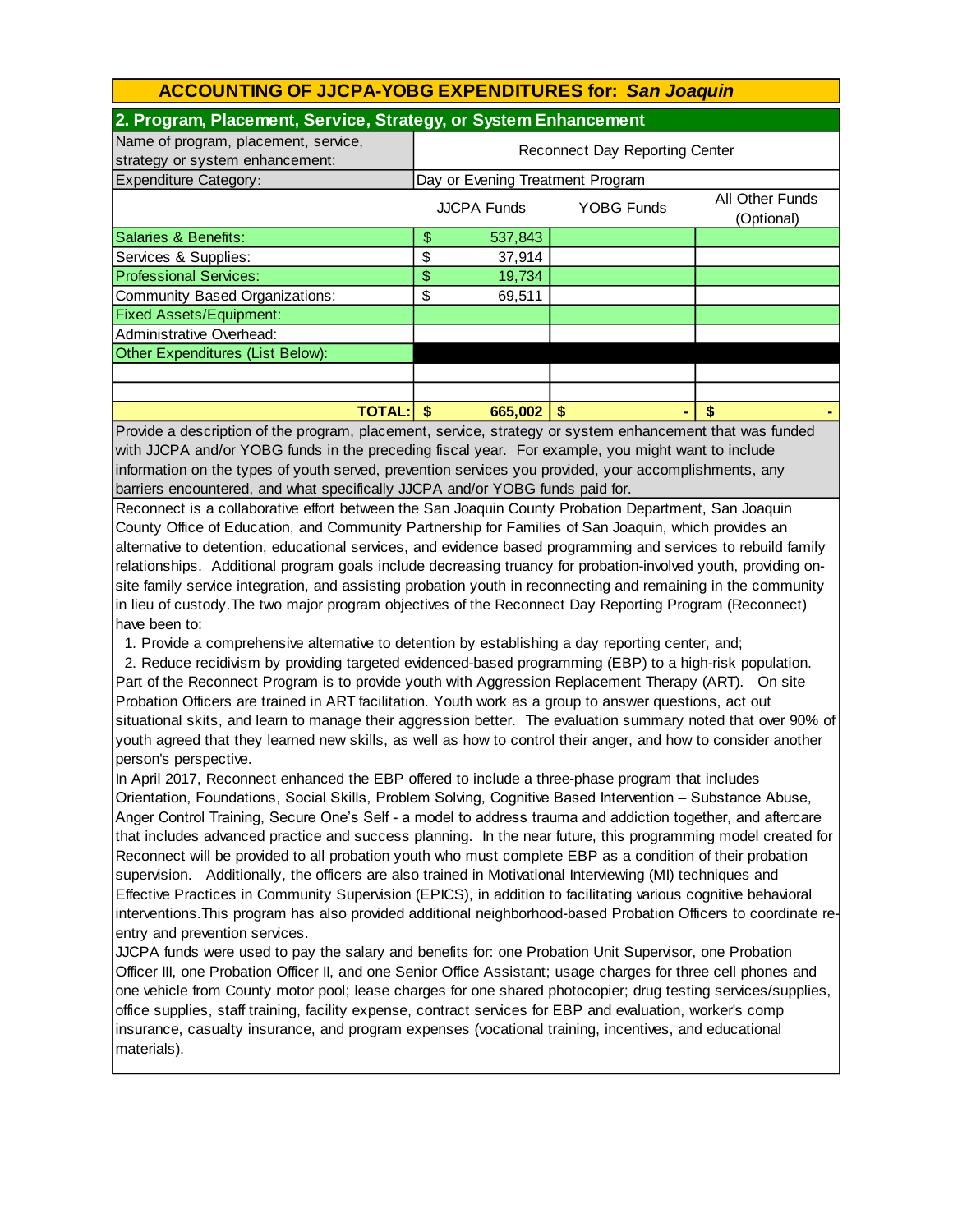| 3. Program, Placement, Service, Strategy, or System Enhancement                                       |                  |                              |                    |                   |                               |  |  |
|-------------------------------------------------------------------------------------------------------|------------------|------------------------------|--------------------|-------------------|-------------------------------|--|--|
| Name of program, placement, service,<br>strategy or system enhancement:                               |                  | Neighborhood Service Centers |                    |                   |                               |  |  |
| <b>Expenditure Category:</b>                                                                          |                  | <b>After School Services</b> |                    |                   |                               |  |  |
|                                                                                                       |                  |                              | <b>JJCPA Funds</b> | <b>YOBG Funds</b> | All Other Funds<br>(Optional) |  |  |
| Salaries & Benefits:                                                                                  |                  |                              |                    |                   |                               |  |  |
| Services & Supplies:                                                                                  |                  |                              |                    |                   |                               |  |  |
| Professional Services:                                                                                |                  |                              |                    |                   |                               |  |  |
| Community Based Organizations:                                                                        |                  | \$                           | 500,000            |                   |                               |  |  |
| <b>Fixed Assets/Equipment:</b>                                                                        |                  |                              |                    |                   |                               |  |  |
| Administrative Overhead:                                                                              |                  |                              |                    |                   |                               |  |  |
| Other Expenditures (List Below):                                                                      |                  |                              |                    |                   |                               |  |  |
|                                                                                                       |                  |                              |                    |                   |                               |  |  |
|                                                                                                       |                  |                              |                    |                   |                               |  |  |
|                                                                                                       | <b>TOTAL: \$</b> |                              | 500,000            | - \$              | \$                            |  |  |
| Provide a description of the program placement service strategy or system ephancement that was funded |                  |                              |                    |                   |                               |  |  |

rovide a description of the program, placement, service, strategy or system enhancement that was fun' with JJCPA and/or YOBG funds in the preceding fiscal year. For example, you might want to include information on the types of youth served, prevention services you provided, your accomplishments, any barriers encountered, and what specifically JJCPA and/or YOBG funds paid for.

Neighborhood Service Centers use a multidisciplinary team approach to working with at-risk and justice involved youth and their families. The NSC program model utilizes a trauma informed approach in both case management and resource and referral connections. Two core practice principles implemented through NSC is the building of protective factors and using a trauma-informed lens to assess youth and family needs and develop a comprehensive and coordinated service plan.

Program Description: Neighborhood Services Center/Youth & Family Success Team program model engages youth and their parents/guardians both before and after they interact with law enforcement. A NSC has three primary functions: 1) To facilitate neighborhood driven initiatives, support activities for children and families that build protective factors, connect community members and support community leadership development; 2) To transform social service delivery in San Joaquin County by enabling families to easily access services and resources where they are. Each NSC co-locates multiple services providers, both public and private, to increase the accessibility of services for families; and 3) To provide comprehensive, integrated services through coordinated Youth and Family Success teams including prevention and early intervention for issues such as obesity, truancy, unemployment and education.

The core of the NSC model is an integrated Youth and/or Family Success Team (YFST). The purpose of the YFST is to enable service providers to efficiently convene and coordinate multi-disciplinary services. Each NSC offers:

• Comprehensive intake and assessment to identify family needs

• Resource information and referrals to other agencies

• An integrated services family plan, involving the family, for the families involved in multiple systems

• Leadership development and Community organizing

• Health insurance enrollment assistance

• Health/Nutrition education

• Health screening and certain types of preventive care

• Counseling Therapy

• Youth Organizing/Positive Youth Development Groups: Comprehensive youth-centered services curriculum which includes youth-centered case management, including youth-only case management and youth-centered family case management, youth organizing and youth-facilitated community events.

• Parenting Groups: Parenting groups are peer learning groups with informal facilitation by a service provider. These groups promote the sharing of parenting concerns, ideas, solutions and skills. They also provide an additional type of social connection.

The NSC contract is \$600,000--however, because the last two invoices totaling \$100,000 were received after the 2016-17 fiscal year cutoff, they will be paid in fiscal year 2017-18 with encumbered funds.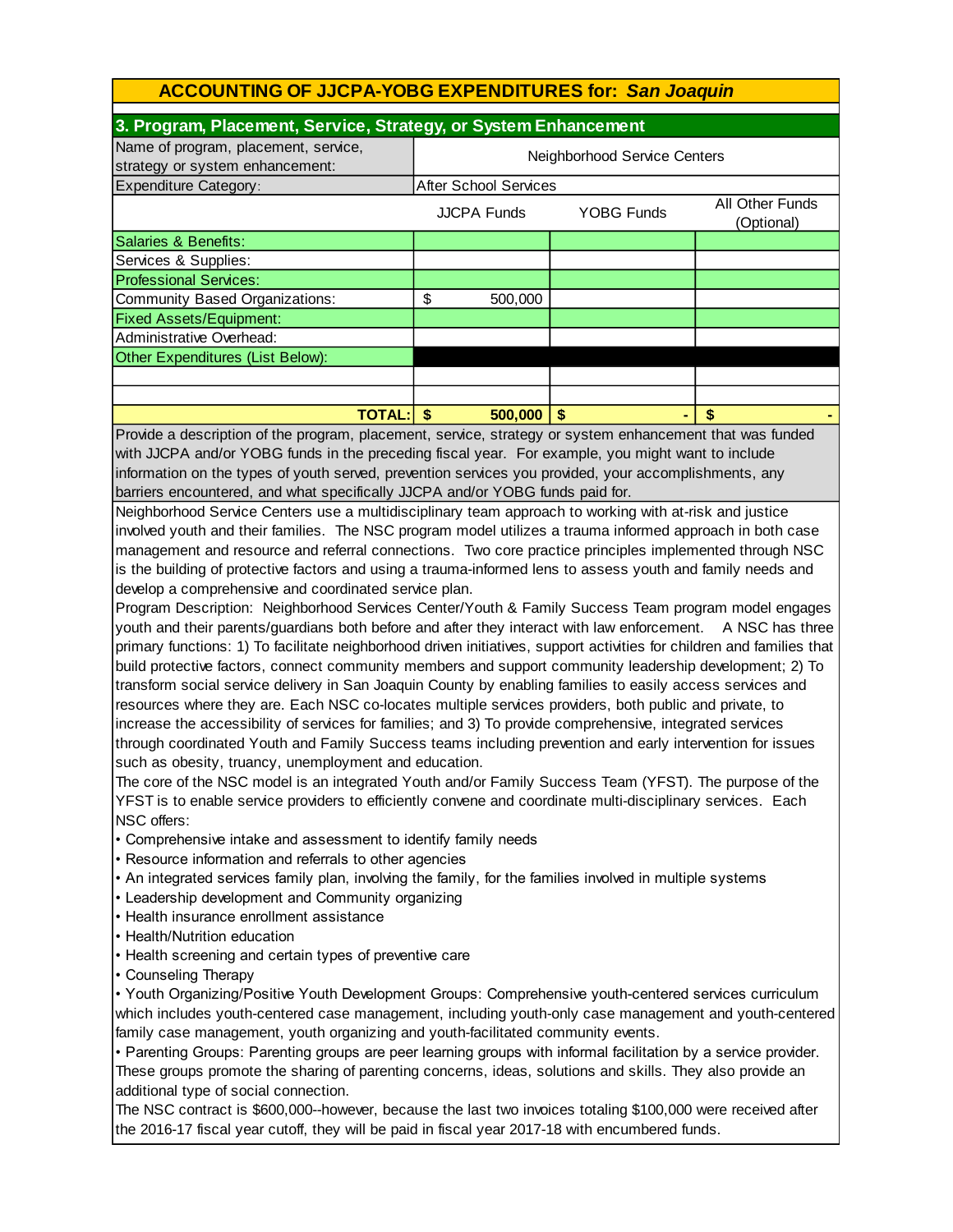| 4. Program, Placement, Service, Strategy, or System Enhancement         |                                          |                   |                               |  |  |  |
|-------------------------------------------------------------------------|------------------------------------------|-------------------|-------------------------------|--|--|--|
| Name of program, placement, service,<br>strategy or system enhancement: | Family Focused Intervention Teams (FFIT) |                   |                               |  |  |  |
| <b>Expenditure Category:</b>                                            | Intensive Probation Supervision          |                   |                               |  |  |  |
|                                                                         | <b>JJCPA Funds</b>                       | <b>YOBG Funds</b> | All Other Funds<br>(Optional) |  |  |  |
| Salaries & Benefits:                                                    |                                          |                   |                               |  |  |  |
| Services & Supplies:                                                    |                                          |                   |                               |  |  |  |
| <b>Professional Services:</b>                                           |                                          |                   |                               |  |  |  |
| Community Based Organizations:                                          |                                          |                   |                               |  |  |  |
| <b>Fixed Assets/Equipment:</b>                                          |                                          |                   |                               |  |  |  |
| Administrative Overhead:                                                |                                          |                   |                               |  |  |  |
| Other Expenditures (List Below):                                        |                                          |                   |                               |  |  |  |
|                                                                         |                                          |                   |                               |  |  |  |
|                                                                         |                                          |                   |                               |  |  |  |
|                                                                         |                                          |                   |                               |  |  |  |
| <b>TOTAL:</b><br>$\mathbf{B}$ and the set of a set of a set of the set  |                                          |                   |                               |  |  |  |

Provide a description of the program, placement, service, strategy or system enhancement that was funded with JJCPA and/or YOBG funds in the preceding fiscal year. For example, you might want to include information on the types of youth served, prevention services you provided, your accomplishments, any barriers encountered, and what specifically JJCPA and/or YOBG funds paid for.

The FFIT program was initially funded by the JJCPA Act in 2000. Due to a reduction in JJCPA funding for 2004-2005, the FFIT program was eliminated. As a result of increased funding the program is being resurrected in 2017-2018.

Evidence Upon Which it is Based: Research suggests children neglected or exposed to violence early in life are more likely to exhibit attachment issues and be involved in delinquent type behavior. Unfortunately, a substantial amount of our high-risk clients suffers from mental illness, substance abuse issues and/or are homeless. The Family Focused Intervention Team (FFIT) officers will assist these high-risk clients who have children by providing case management services, evidence based programming and directly addressing the family needs. It is anticipated that when the families receive services to address their individual and family needs, it will positively impact the at-risk children living in the home and possibly reduce the children's risk of entering into the juvenile justice system. This program was modeled after other wraparound case-managed programs.

Program Description: FFIT officers provide wraparound case management services to parents who are under probation jurisdiction and significant risk factors exist for children in the home. The goal of the program is to intervene in these high-risk families to prevent/reduce violence in the home by providing case management services and evidence based programming to directly address the needs of the families. The long-term program goal is to positively impact at-risk children and thus prevent their ultimate entry into the juvenile justice system. The program will assist clients in providing an appropriate environment in which to raise children and remain crime free, while offering appropriate supervision and support to these high-risk families. Targeted families will include those that suffer from mental illness, substance abuse issues, and/or are homeless.

FFIT officers conduct visits both in the office and at the client's homes to monitor court compliance with courtordered conditions of probation. FFIT officers will refer their clients to evidence based programs to assist with their needs as well as complete individualized case plans to address the clients and family member's needs. FFIT officers are trained in Motivational Interviewing techniques and Effective Practices in Community Supervision in addition to facilitating various cognitive behavioral interventions.

The FFIT program is new for 2017-18; therefore, no funds were expended for this program in 2016-17.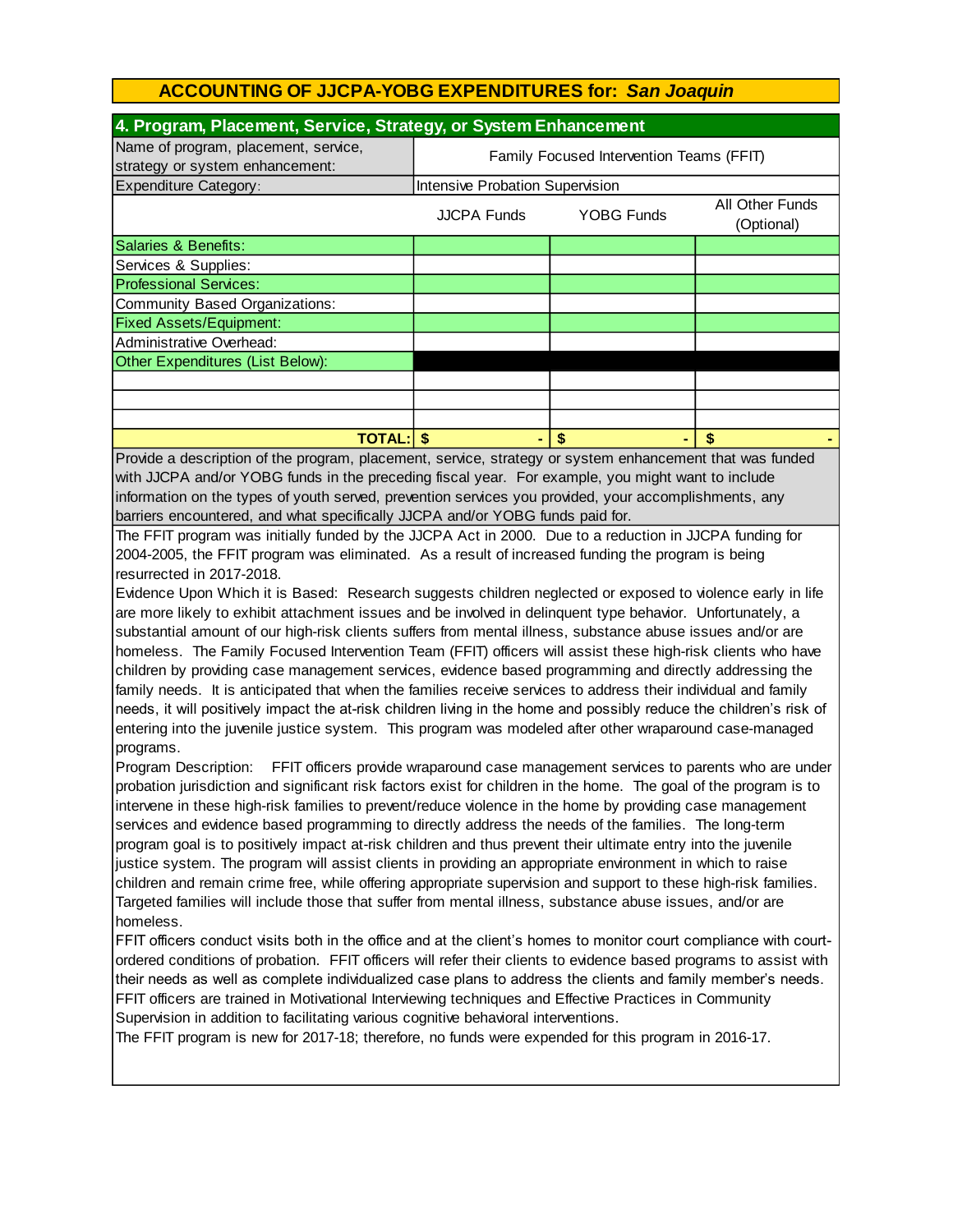| 5. Program, Placement, Service, Strategy, or System Enhancement                                          |                    |    |                   |                           |                               |  |  |
|----------------------------------------------------------------------------------------------------------|--------------------|----|-------------------|---------------------------|-------------------------------|--|--|
| Name of program, placement, service,<br>strategy or system enhancement:                                  | Camp Peterson      |    |                   |                           |                               |  |  |
| <b>Expenditure Category:</b>                                                                             | Camp               |    |                   |                           |                               |  |  |
|                                                                                                          | <b>JJCPA Funds</b> |    | <b>YOBG Funds</b> |                           | All Other Funds<br>(Optional) |  |  |
| Salaries & Benefits:                                                                                     |                    | \$ | 170,668           | \$                        | 1,785,346                     |  |  |
| Services & Supplies:                                                                                     |                    | \$ | 21,212            |                           |                               |  |  |
| <b>Professional Services:</b>                                                                            |                    |    |                   |                           |                               |  |  |
| Community Based Organizations:                                                                           |                    |    |                   |                           |                               |  |  |
| <b>Fixed Assets/Equipment:</b>                                                                           |                    |    |                   |                           |                               |  |  |
| Administrative Overhead:                                                                                 |                    |    |                   |                           |                               |  |  |
| Other Expenditures (List Below):                                                                         |                    |    |                   |                           |                               |  |  |
|                                                                                                          |                    |    |                   |                           |                               |  |  |
|                                                                                                          |                    |    |                   |                           |                               |  |  |
|                                                                                                          |                    |    |                   |                           |                               |  |  |
| <b>TOTAL: \$</b>                                                                                         | ۰                  | \$ | 191,880           | $\boldsymbol{\mathsf{s}}$ | 1,785,346                     |  |  |
| Provide a description of the program, placement, service, strategy or system enhancement that was funded |                    |    |                   |                           |                               |  |  |

barriers encountered, and what specifically JJCPA and/or YOBG funds paid for. Provide a description of the program, placement, service, strategy or system enhancement that was funded with JJCPA and/or YOBG funds in the preceding fiscal year. For example, you might want to include information on the types of youth served, prevention services you provided, your accomplishments, any

The Camp Peterson program is designed to protect and serve the community in a cost-effective and productive manner by providing a critical component in the service options available to the Juvenile Court. This program is intended to help improve the quality of life in our community by reducing the impact of juvenile crime. This continues to be accomplished through a structured residential program that promotes the values and rewards of self-discipline, accountability, responsibility, tolerance, respect, sobriety, physical and academic education, basic life skills, and hard work. Camp Peterson provides a therapeutic environment where youth are taught the attitudes and skills necessary for a pro-social lifestyle.

YOBG funds continue to pay the salary and benefits for one full-time Probation Unit Supervisor; usage charges for one cell phone and one vehicle from County motor pool; and miscellaneous program expenses (supplies, educational materials, incentives, graduation expense, and behavioral management rewards).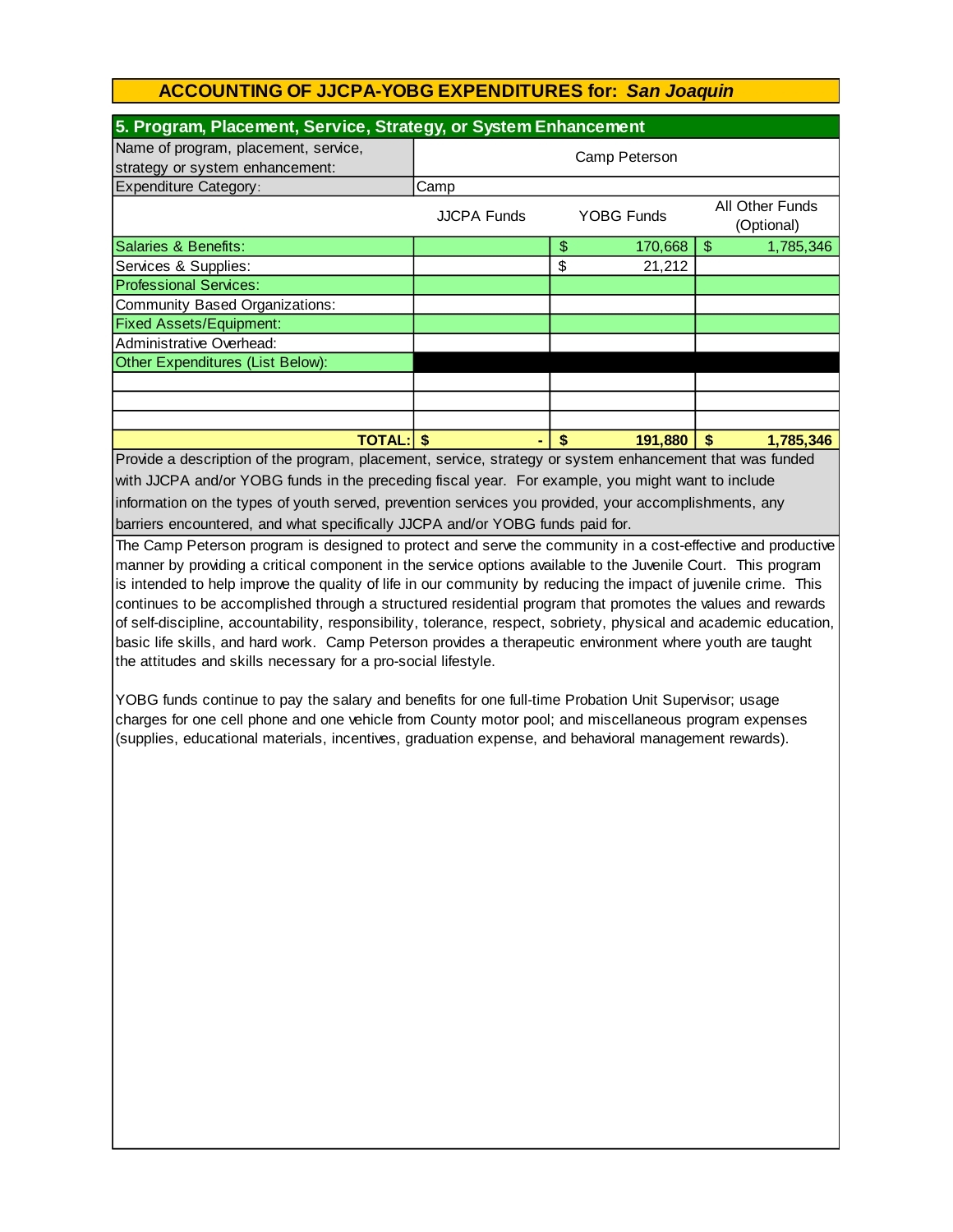| 6. Program, Placement, Service, Strategy, or System Enhancement                                          |                   |    |            |                               |  |  |
|----------------------------------------------------------------------------------------------------------|-------------------|----|------------|-------------------------------|--|--|
| Name of program, placement, service,<br>strategy or system enhancement:                                  | Home on Probation |    |            |                               |  |  |
| <b>Expenditure Category:</b>                                                                             | Home on Probation |    |            |                               |  |  |
|                                                                                                          | JJCPA Funds       |    | YOBG Funds | All Other Funds<br>(Optional) |  |  |
| Salaries & Benefits:                                                                                     |                   | \$ | 787,316    |                               |  |  |
| Services & Supplies:                                                                                     |                   | \$ | 14,794     |                               |  |  |
| <b>Professional Services:</b>                                                                            |                   |    |            |                               |  |  |
| <b>Community Based Organizations:</b>                                                                    |                   |    |            |                               |  |  |
| <b>Fixed Assets/Equipment:</b>                                                                           |                   |    |            |                               |  |  |
| Administrative Overhead:                                                                                 |                   |    |            |                               |  |  |
| Other Expenditures (List Below):                                                                         |                   |    |            |                               |  |  |
|                                                                                                          |                   |    |            |                               |  |  |
|                                                                                                          |                   |    |            |                               |  |  |
|                                                                                                          |                   |    |            |                               |  |  |
| <b>TOTAL: \$</b>                                                                                         | ۰                 | \$ | 802,110    | \$                            |  |  |
| Provide a description of the program, placement, service, strategy or system enhancement that was funded |                   |    |            |                               |  |  |

barriers encountered, and what specifically JJCPA and/or YOBG funds paid for. with JJCPA and/or YOBG funds in the preceding fiscal year. For example, you might want to include information on the types of youth served, prevention services you provided, your accomplishments, any

The County Supervision Unit continues to supervise juveniles who score moderate to high risk on the PACT, a validated risk/needs assessment tool, as well as those placed on Informal Probation or Deferred Entry of Judgment by the Court. The probation officers continue to provide delinquency prevention, crisis intervention, and supervision services. Supervision services will be provided utilizing Effective Principles in Community Supervision (EPICS), which is an evidenced-based probation supervision model. These officers will be responsible for reassessing youth, referring the youth to targeted interventions, making corresponding changes to the case plan, and implementing the goals and objectives of the case plan, which addresses each youth's criminogenic needs. Officers monitor compliance with the case plan and conditions of probation, and file violations of probation when necessary.

YOBG funds continue to pay the salaries and benefits for one Probation Unit Supervisor, one Probation Officer III, four Probation Officers II, one Probation Assistant, and usage charges for six cell phones and three vehicles from the motor pool.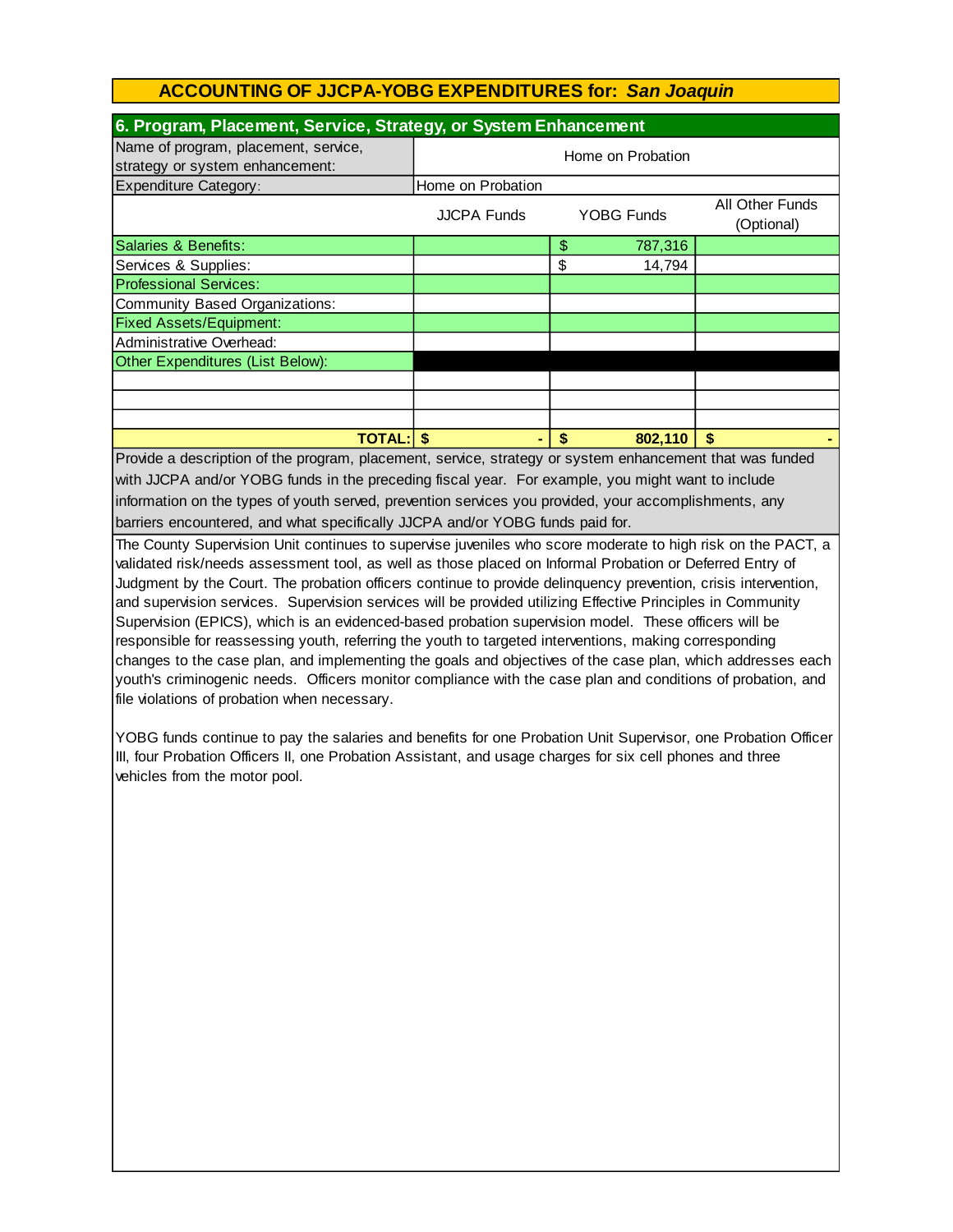| 7. Program, Placement, Service, Strategy, or System Enhancement                                          |                                       |    |                   |                               |  |  |  |
|----------------------------------------------------------------------------------------------------------|---------------------------------------|----|-------------------|-------------------------------|--|--|--|
| Name of program, placement, service,<br>strategy or system enhancement:                                  | Gender Specific Programming for Girls |    |                   |                               |  |  |  |
| <b>Expenditure Category:</b>                                                                             | Gender Specific Programming for Girls |    |                   |                               |  |  |  |
|                                                                                                          | <b>JJCPA Funds</b>                    |    | <b>YOBG Funds</b> | All Other Funds<br>(Optional) |  |  |  |
| Salaries & Benefits:                                                                                     |                                       | \$ | 135,408           |                               |  |  |  |
| Services & Supplies:                                                                                     |                                       | \$ | 3,957             |                               |  |  |  |
| <b>Professional Services:</b>                                                                            |                                       |    |                   |                               |  |  |  |
| Community Based Organizations:                                                                           |                                       |    |                   |                               |  |  |  |
| <b>Fixed Assets/Equipment:</b>                                                                           |                                       |    |                   |                               |  |  |  |
| Administrative Overhead:                                                                                 |                                       |    |                   |                               |  |  |  |
| Other Expenditures (List Below):                                                                         |                                       |    |                   |                               |  |  |  |
|                                                                                                          |                                       |    |                   |                               |  |  |  |
|                                                                                                          |                                       |    |                   |                               |  |  |  |
|                                                                                                          |                                       |    |                   |                               |  |  |  |
| <b>TOTAL:IS</b>                                                                                          |                                       | -S | 139,365           | \$                            |  |  |  |
| $Druidq, q$ description of the program, placement, senice strategy or system ophaneoment that was funded |                                       |    |                   |                               |  |  |  |

information on the types of youth served, prevention services you provided, your accomplishments, any Provide a description of the program, placement, service, strategy or system enhancement that was funded with JJCPA and/or YOBG funds in the preceding fiscal year. For example, you might want to include barriers encountered, and what specifically JJCPA and/or YOBG funds paid for.

The Gender Responsive caseload continues to serve female wards aged 12-17 who have been assessed at the moderate-high to high-risk level using a validated risk assessment tool. A Probation Officer III continues to supervise the Gender Responsive caseloads of no more than 30 female wards and provide evidenced-based programming, such as Aggression Replacement Training, Courage to Change, and Girls Moving On, in an environment that promotes participation and change in the thought process of female wards. The Probation Officer III will continue to provide services that intentionally allow gender identity and development to effect and guide all aspects of program design and service delivery. This officer will also continue to supervise a small caseload of youth participating in the Youthful Offender Vocational Education Program, where youth obtain their education while learning a vocational skill.

YOBG funds continue to pay the salary and benefits for one Probation Officer III; usage charges for one cell phone and one vehicle from the Motor Pool; and special programming events for female youth served on this caseload.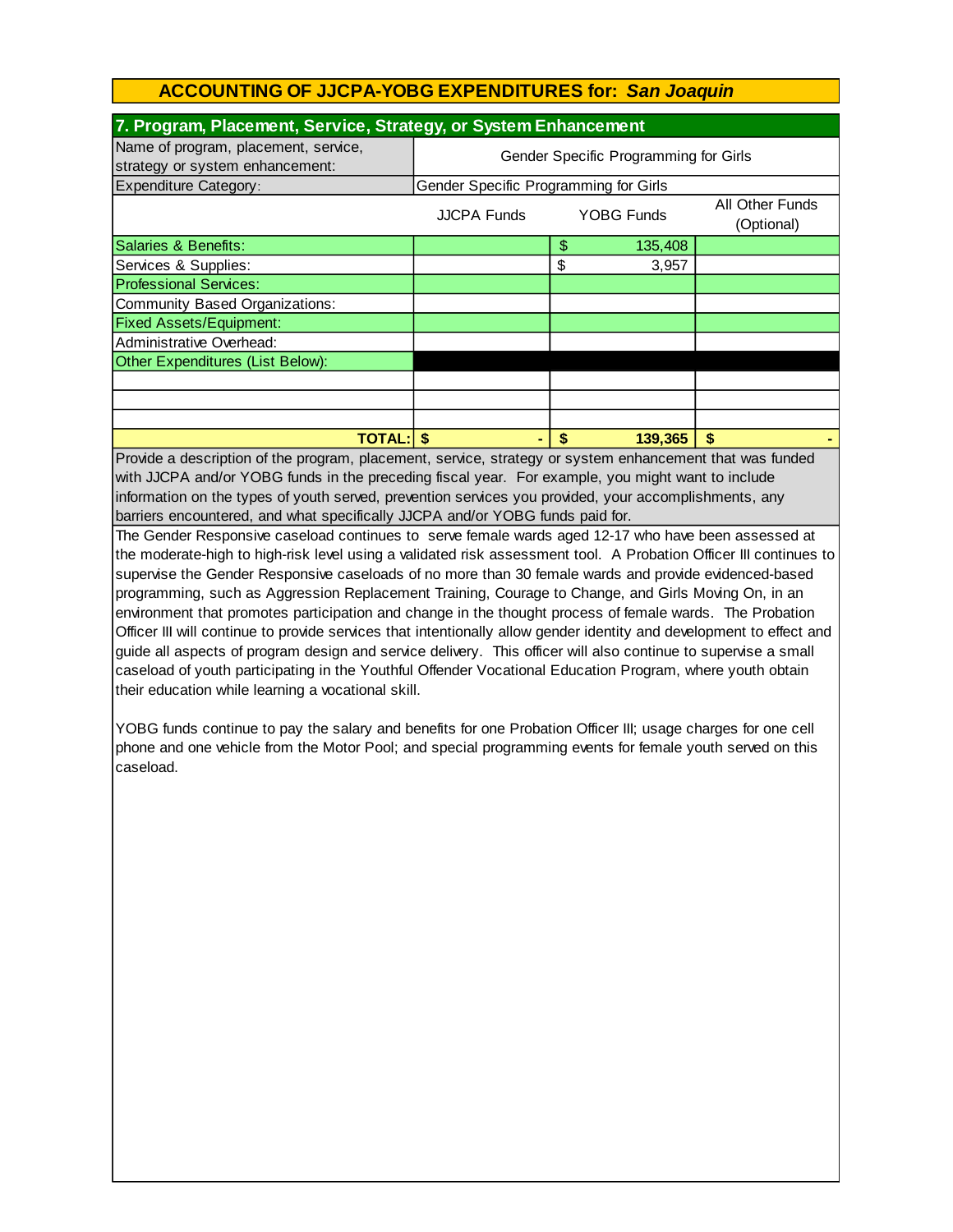| 8. Program, Placement, Service, Strategy, or System Enhancement                                                |                                                                          |    |         |    |         |  |
|----------------------------------------------------------------------------------------------------------------|--------------------------------------------------------------------------|----|---------|----|---------|--|
| Name of program, placement, service,<br>strategy or system enhancement:                                        | Re-entry or Aftercare Services                                           |    |         |    |         |  |
| Expenditure Category:                                                                                          | Re-Entry or Aftercare Services                                           |    |         |    |         |  |
|                                                                                                                | All Other Funds<br><b>YOBG Funds</b><br><b>JJCPA Funds</b><br>(Optional) |    |         |    |         |  |
| Salaries & Benefits:                                                                                           |                                                                          | \$ | 98,372  | \$ | 256,309 |  |
| Services & Supplies:                                                                                           |                                                                          | \$ | 5,300   |    |         |  |
| <b>Professional Services:</b>                                                                                  |                                                                          |    |         |    |         |  |
| <b>Community Based Organizations:</b>                                                                          |                                                                          |    |         |    |         |  |
| <b>Fixed Assets/Equipment:</b>                                                                                 |                                                                          |    |         |    |         |  |
| Administrative Overhead:                                                                                       |                                                                          |    |         |    |         |  |
| Other Expenditures (List Below):                                                                               |                                                                          |    |         |    |         |  |
|                                                                                                                |                                                                          |    |         |    |         |  |
|                                                                                                                |                                                                          |    |         |    |         |  |
|                                                                                                                |                                                                          |    |         |    |         |  |
| $TOTAL:$ $$$                                                                                                   | ۰                                                                        | \$ | 103,672 | \$ | 256,309 |  |
| Provide a description of the program, placement, service, strategy or system enhancement that was funded       |                                                                          |    |         |    |         |  |
| with JJCPA and/or YOBG funds in the preceding fiscal year. For example, you might want to include              |                                                                          |    |         |    |         |  |
| information on the types of youth served, prevention services you provided, your accomplishments, any          |                                                                          |    |         |    |         |  |
| barriers encountered, and what specifically JJCPA and/or YOBG funds paid for.                                  |                                                                          |    |         |    |         |  |
| Many youth who have previously been removed from parental custody and committed to out-of-home                 |                                                                          |    |         |    |         |  |
| placement return to the community. The Probation Department recognizes it is critical for these youth and      |                                                                          |    |         |    |         |  |
| their families to receive supportive transitional services, close supervision, and coordinated case management |                                                                          |    |         |    |         |  |
| in order for them to successfully reintegrate into the community. These youth are assigned to the Eamily       |                                                                          |    |         |    |         |  |

in order for them to successfully reintegrate into the community. These youth are assigned to the Family Visions program and receive Wraparound services. Some youth are placed in the program in lieu of out-ofhome placement. A validated risk/needs assessment tool will be utilized in developing the reentry plan, and referrals will be made to evidence-based programs, which may be facilitated by the probation officers. Probation officer contacts are in conjunction with home and school visits, treatment provider meetings, family success team meetings, School Attendance Review Boards, and IEP meetings.

YOBG funds continue to pay salaries and benefits for one Probation Officer II, and usage charges for one cell phone and one vehicle from the motor pool, and bus passes for youth and family members to assist attendance at the required meetings listed above.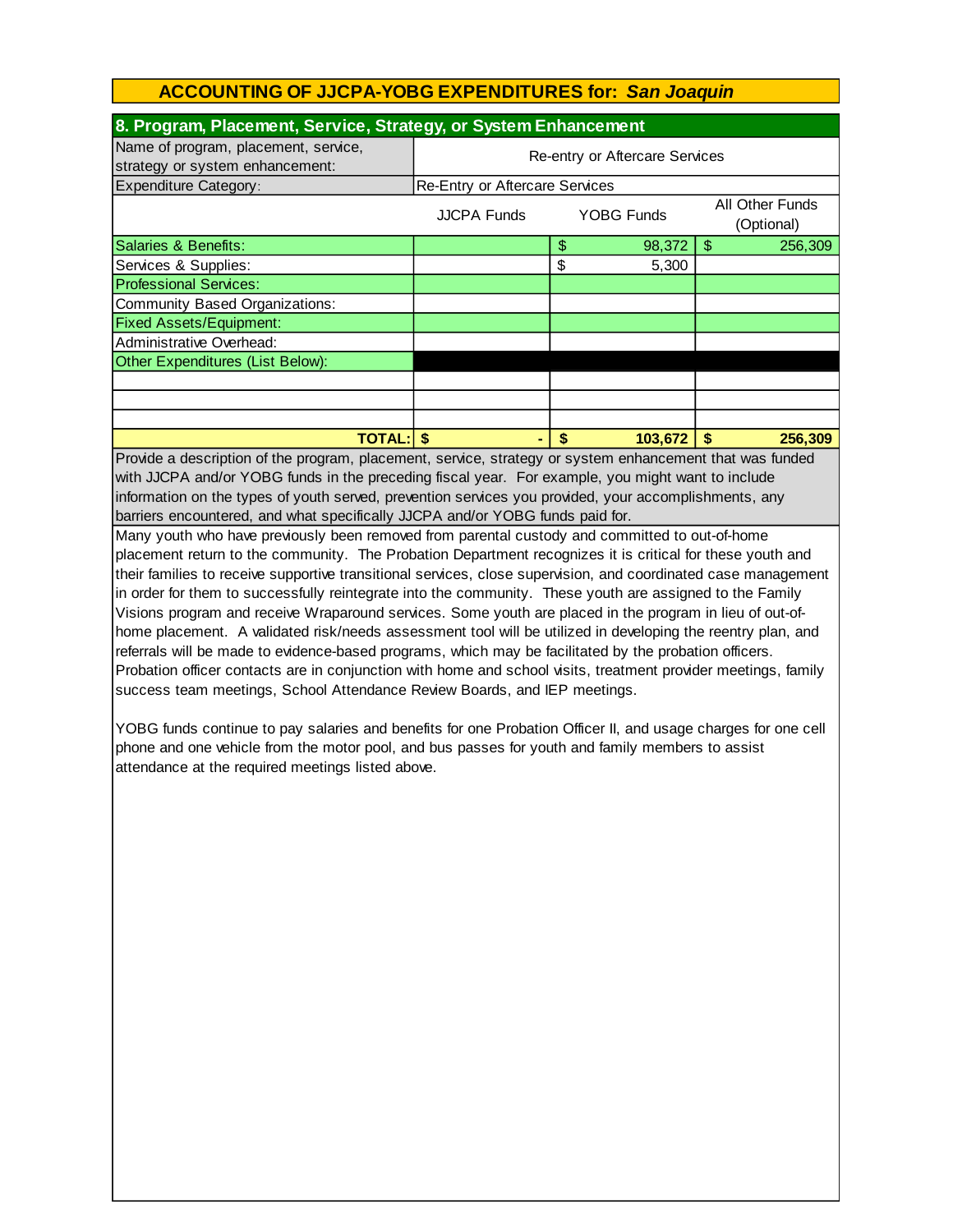| 9. Program, Placement, Service, Strategy, or System Enhancement                                                                                                                                                                                                                                                                                                                                                                                                                                                                                                                                                                                                                                                                                                                                                                                                                                                                                                                                                                                                                                                                                                                                                                                                                                                                                                                                                                                                                                                                                                                                                                    |                                                                          |    |         |                 |  |  |
|------------------------------------------------------------------------------------------------------------------------------------------------------------------------------------------------------------------------------------------------------------------------------------------------------------------------------------------------------------------------------------------------------------------------------------------------------------------------------------------------------------------------------------------------------------------------------------------------------------------------------------------------------------------------------------------------------------------------------------------------------------------------------------------------------------------------------------------------------------------------------------------------------------------------------------------------------------------------------------------------------------------------------------------------------------------------------------------------------------------------------------------------------------------------------------------------------------------------------------------------------------------------------------------------------------------------------------------------------------------------------------------------------------------------------------------------------------------------------------------------------------------------------------------------------------------------------------------------------------------------------------|--------------------------------------------------------------------------|----|---------|-----------------|--|--|
| Name of program, placement, service,                                                                                                                                                                                                                                                                                                                                                                                                                                                                                                                                                                                                                                                                                                                                                                                                                                                                                                                                                                                                                                                                                                                                                                                                                                                                                                                                                                                                                                                                                                                                                                                               | Risk and/or Needs Assessment                                             |    |         |                 |  |  |
| strategy or system enhancement:                                                                                                                                                                                                                                                                                                                                                                                                                                                                                                                                                                                                                                                                                                                                                                                                                                                                                                                                                                                                                                                                                                                                                                                                                                                                                                                                                                                                                                                                                                                                                                                                    |                                                                          |    |         |                 |  |  |
| <b>Expenditure Category:</b>                                                                                                                                                                                                                                                                                                                                                                                                                                                                                                                                                                                                                                                                                                                                                                                                                                                                                                                                                                                                                                                                                                                                                                                                                                                                                                                                                                                                                                                                                                                                                                                                       | Risk and/or Needs Assessment                                             |    |         |                 |  |  |
|                                                                                                                                                                                                                                                                                                                                                                                                                                                                                                                                                                                                                                                                                                                                                                                                                                                                                                                                                                                                                                                                                                                                                                                                                                                                                                                                                                                                                                                                                                                                                                                                                                    | All Other Funds<br><b>JJCPA Funds</b><br><b>YOBG Funds</b><br>(Optional) |    |         |                 |  |  |
| Salaries & Benefits:                                                                                                                                                                                                                                                                                                                                                                                                                                                                                                                                                                                                                                                                                                                                                                                                                                                                                                                                                                                                                                                                                                                                                                                                                                                                                                                                                                                                                                                                                                                                                                                                               |                                                                          | \$ | 869,361 | l \$<br>389,699 |  |  |
| Services & Supplies:                                                                                                                                                                                                                                                                                                                                                                                                                                                                                                                                                                                                                                                                                                                                                                                                                                                                                                                                                                                                                                                                                                                                                                                                                                                                                                                                                                                                                                                                                                                                                                                                               |                                                                          | \$ | 5,477   |                 |  |  |
| <b>Professional Services:</b>                                                                                                                                                                                                                                                                                                                                                                                                                                                                                                                                                                                                                                                                                                                                                                                                                                                                                                                                                                                                                                                                                                                                                                                                                                                                                                                                                                                                                                                                                                                                                                                                      |                                                                          |    |         |                 |  |  |
| Community Based Organizations:                                                                                                                                                                                                                                                                                                                                                                                                                                                                                                                                                                                                                                                                                                                                                                                                                                                                                                                                                                                                                                                                                                                                                                                                                                                                                                                                                                                                                                                                                                                                                                                                     |                                                                          |    |         |                 |  |  |
| <b>Fixed Assets/Equipment:</b>                                                                                                                                                                                                                                                                                                                                                                                                                                                                                                                                                                                                                                                                                                                                                                                                                                                                                                                                                                                                                                                                                                                                                                                                                                                                                                                                                                                                                                                                                                                                                                                                     |                                                                          |    |         |                 |  |  |
| Administrative Overhead:                                                                                                                                                                                                                                                                                                                                                                                                                                                                                                                                                                                                                                                                                                                                                                                                                                                                                                                                                                                                                                                                                                                                                                                                                                                                                                                                                                                                                                                                                                                                                                                                           |                                                                          |    |         |                 |  |  |
| Other Expenditures (List Below):                                                                                                                                                                                                                                                                                                                                                                                                                                                                                                                                                                                                                                                                                                                                                                                                                                                                                                                                                                                                                                                                                                                                                                                                                                                                                                                                                                                                                                                                                                                                                                                                   |                                                                          |    |         |                 |  |  |
|                                                                                                                                                                                                                                                                                                                                                                                                                                                                                                                                                                                                                                                                                                                                                                                                                                                                                                                                                                                                                                                                                                                                                                                                                                                                                                                                                                                                                                                                                                                                                                                                                                    |                                                                          |    |         |                 |  |  |
|                                                                                                                                                                                                                                                                                                                                                                                                                                                                                                                                                                                                                                                                                                                                                                                                                                                                                                                                                                                                                                                                                                                                                                                                                                                                                                                                                                                                                                                                                                                                                                                                                                    |                                                                          |    |         |                 |  |  |
|                                                                                                                                                                                                                                                                                                                                                                                                                                                                                                                                                                                                                                                                                                                                                                                                                                                                                                                                                                                                                                                                                                                                                                                                                                                                                                                                                                                                                                                                                                                                                                                                                                    |                                                                          |    |         |                 |  |  |
|                                                                                                                                                                                                                                                                                                                                                                                                                                                                                                                                                                                                                                                                                                                                                                                                                                                                                                                                                                                                                                                                                                                                                                                                                                                                                                                                                                                                                                                                                                                                                                                                                                    |                                                                          | \$ | 874,838 | \$<br>389,699   |  |  |
| <b>TOTAL: \$</b><br>Provide a description of the program, placement, service, strategy or system enhancement that was funded<br>with JJCPA and/or YOBG funds in the preceding fiscal year. For example, you might want to include<br>information on the types of youth served, prevention services you provided, your accomplishments, any<br>barriers encountered, and what specifically JJCPA and/or YOBG funds paid for.<br>San Joaquin County has implemented a validated risk/needs assessment instrument (PACT) for all youth<br>entering the Juvenile Justice System. The results of the PACT aid in identifying appropriate dispositions,<br>referrals to evidence based programs, and developing reentry plans for those youth returning home after<br>detention in Juvenile Hall, the Camp, or out-of-home placement. Criminogenic needs are identified, assessed,<br>and prioritized to allow probation officers to make informed decisions. Youth are scored on their risk to<br>reoffend, and resources are focused on the moderate-high to high-risk youth in an effort to reduce future<br>criminality and recidivism. All youth booked into Juvenile Hall are assessed using the Detention Risk<br>Assessment Instrument, a validated assessment tool used to make a determination as to whether the youth<br>should remain detained or be released from custody pending their court proceedings.<br>YOBG funds continue to pay the salaries and benefits for two Probation Unit Supervisors, one Probation<br>Officer III, two Probation Officers II, and two Senior Office Assistants, and copier usage charges. |                                                                          |    |         |                 |  |  |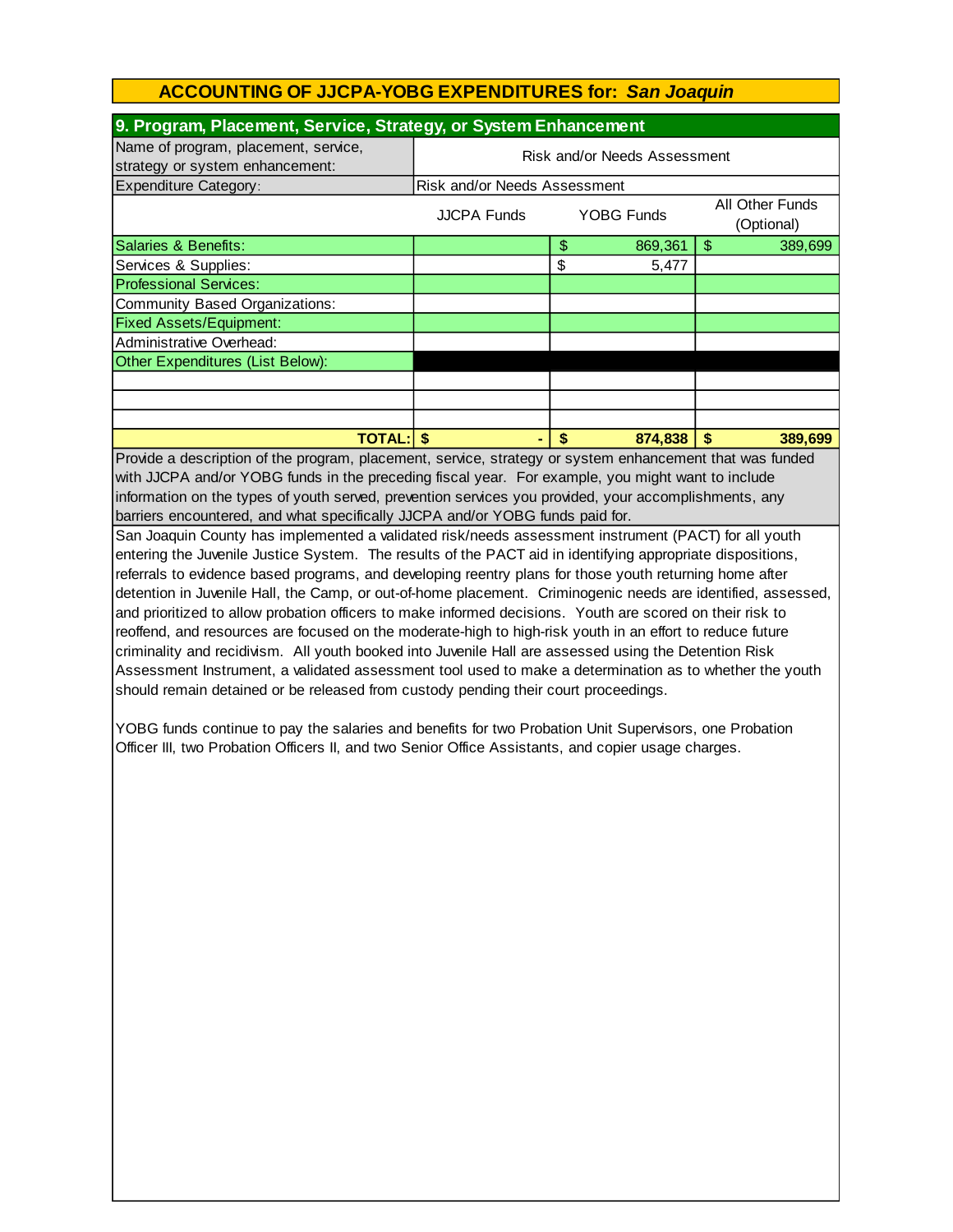| 10. Program, Placement, Service, Strategy, or System Enhancement                                     |                                   |     |                   |                               |         |  |
|------------------------------------------------------------------------------------------------------|-----------------------------------|-----|-------------------|-------------------------------|---------|--|
| Name of program, placement, service,<br>strategy or system enhancement:                              | Cognitive Behavioral Intervention |     |                   |                               |         |  |
| <b>Expenditure Category:</b>                                                                         | <b>Other Direct Service</b>       |     |                   |                               |         |  |
|                                                                                                      | <b>JJCPA Funds</b>                |     | <b>YOBG Funds</b> | All Other Funds<br>(Optional) |         |  |
| Salaries & Benefits:                                                                                 |                                   | \$  | 317,114           | \$.                           | 324,644 |  |
| Services & Supplies:                                                                                 |                                   | \$  | 53,635            |                               |         |  |
| <b>Professional Services:</b>                                                                        |                                   |     |                   |                               |         |  |
| Community Based Organizations:                                                                       |                                   | \$  | 34,134            |                               |         |  |
| <b>Fixed Assets/Equipment:</b>                                                                       |                                   |     |                   |                               |         |  |
| Administrative Overhead:                                                                             |                                   |     |                   |                               |         |  |
| Other Expenditures (List Below):                                                                     |                                   |     |                   |                               |         |  |
|                                                                                                      |                                   |     |                   |                               |         |  |
|                                                                                                      |                                   |     |                   |                               |         |  |
|                                                                                                      |                                   |     |                   |                               |         |  |
| <b>TOTAL:IS</b>                                                                                      |                                   | \$. | 404.883           | \$.                           | 324,644 |  |
| Provide a description of the program placement senice strategy or system ephancement that was funded |                                   |     |                   |                               |         |  |

Provide a description of the program, placement, service, strategy or system enhancement that was funded with JJCPA and/or YOBG funds in the preceding fiscal year. For example, you might want to include information on the types of youth served, prevention services you provided, your accomplishments, any barriers encountered, and what specifically JJCPA and/or YOBG funds paid for.

The Department's Youth Advocacy Unit will offer CBT groups twice daily, five days per week on each of the five housing units, Additionally, youth who are detained for a substantial amount of time will participate in evidence-based stand-alone groups to address his/her criminogenic needs in an effort to reduce recidivism. These programs include: ART, Thinking for a Change (T4C), Courage to Change, Girls Moving On (GMO), and MRT. Furthermore, youth detained at Camp Peterson will attend eight different CBT curricula while participating in the year-long program: ART, T4C, Courage to Change, Orientation, Advanced Practice, Relapse Prevention, Aftercare, and Common Sense Parenting. Youth on probation in the community will be referred to a variety of evidence-based programs based on their criminogenic needs. These programs include ART, T4C, Courage to Change, Common Sense Parenting, and Girls Moving On.

YOBG funds continue to pay the salaries and benefits for one POIII, one Juvenile Detention Unit Supervisor, and one Probation Assistant; training, materials, contracts with community based organizations for the facilitation of some of these programs for youth both in and out of custody; and a contract with a community based organization to provide juvenile competency training.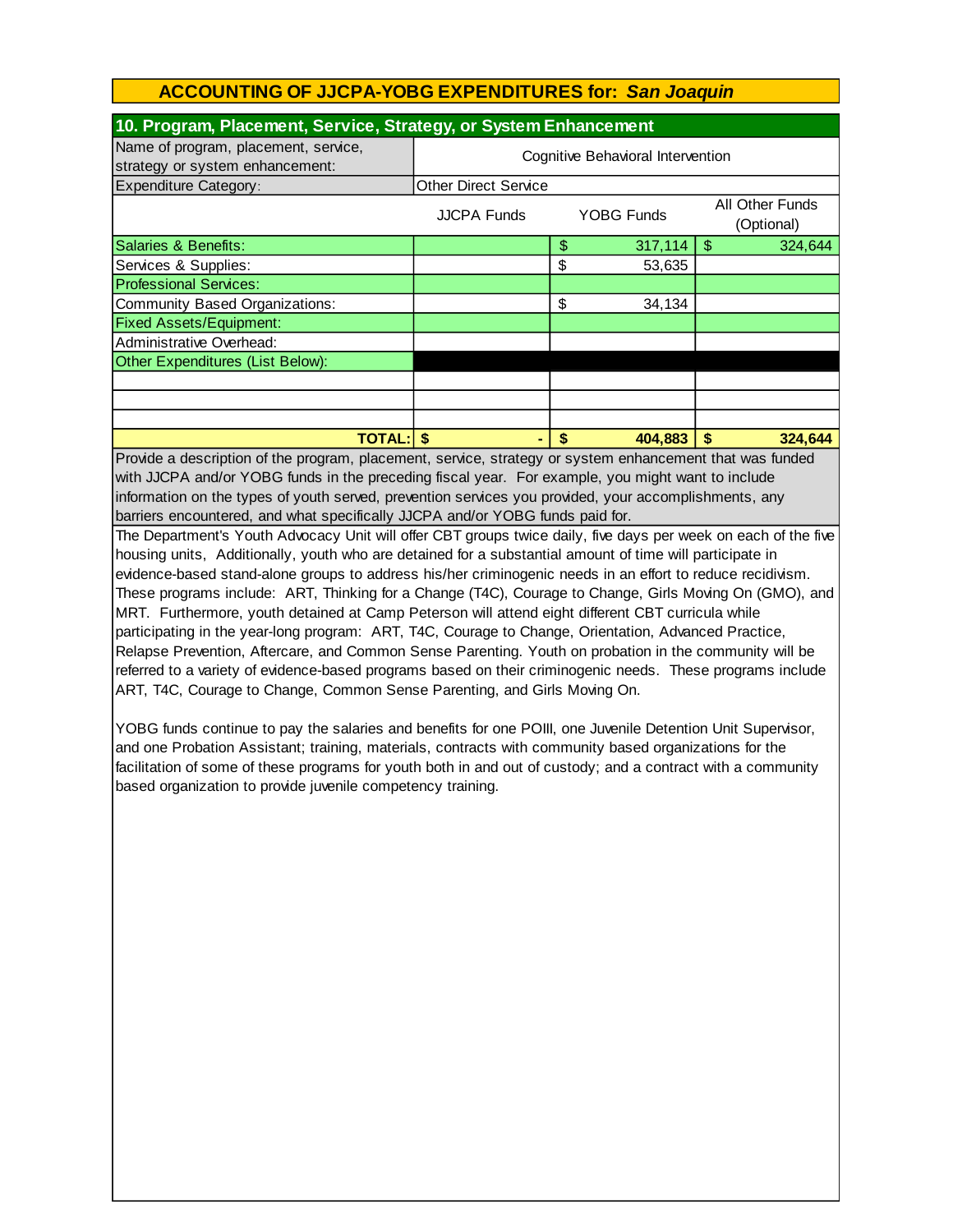| 11. Program, Placement, Service, Strategy, or System Enhancement                                                                                                                                                                                                                                                                             |                          |                          |                               |  |  |  |
|----------------------------------------------------------------------------------------------------------------------------------------------------------------------------------------------------------------------------------------------------------------------------------------------------------------------------------------------|--------------------------|--------------------------|-------------------------------|--|--|--|
| Name of program, placement, service,<br>strategy or system enhancement:                                                                                                                                                                                                                                                                      |                          | <b>Contract Services</b> |                               |  |  |  |
| Expenditure Category:                                                                                                                                                                                                                                                                                                                        | <b>Contract Services</b> |                          |                               |  |  |  |
|                                                                                                                                                                                                                                                                                                                                              | <b>JJCPA Funds</b>       | <b>YOBG Funds</b>        | All Other Funds<br>(Optional) |  |  |  |
| Salaries & Benefits:                                                                                                                                                                                                                                                                                                                         |                          |                          |                               |  |  |  |
| Services & Supplies:                                                                                                                                                                                                                                                                                                                         |                          |                          |                               |  |  |  |
| <b>Professional Services:</b>                                                                                                                                                                                                                                                                                                                |                          | \$<br>33,047             |                               |  |  |  |
| Community Based Organizations:                                                                                                                                                                                                                                                                                                               |                          |                          |                               |  |  |  |
| <b>Fixed Assets/Equipment:</b>                                                                                                                                                                                                                                                                                                               |                          |                          |                               |  |  |  |
| Administrative Overhead:                                                                                                                                                                                                                                                                                                                     |                          |                          |                               |  |  |  |
| Other Expenditures (List Below):                                                                                                                                                                                                                                                                                                             |                          |                          |                               |  |  |  |
|                                                                                                                                                                                                                                                                                                                                              |                          |                          |                               |  |  |  |
|                                                                                                                                                                                                                                                                                                                                              |                          |                          |                               |  |  |  |
|                                                                                                                                                                                                                                                                                                                                              |                          |                          |                               |  |  |  |
| <b>TOTAL: \$</b>                                                                                                                                                                                                                                                                                                                             |                          | 33,047<br>\$             |                               |  |  |  |
| Provide a description of the program, placement, service, strategy or system enhancement that was funded<br>$\mathbf{r}$ , and the set of the set of the set of the set of the set of the set of the set of the set of the set of the set of the set of the set of the set of the set of the set of the set of the set of the set of the set |                          |                          |                               |  |  |  |

with JJCPA and/or YOBG funds in the preceding fiscal year. For example, you might want to include information on the types of youth served, prevention services you provided, your accomplishments, any barriers encountered, and what specifically JJCPA and/or YOBG funds paid for.

To determine the effectiveness of the evidence-based assessment tools that are in place and designed to reduce the rate of recidivism among the juvenile offender population, San Joaquin County Probation has contracted with the San Joaquin Community Data Co-op to collaborate on a comprehensive Recidivism Study for the Juvenile Division. This study will determine the recidivism rate over the course of multiple three-year periods (both before and after the implementation of an evidence-based assessment tool). Additionally, San Joaquin Data Co-op is also working on creating a Detention Risk Assessment Instrument (DRAI) Dashboard to identify and track key decision points made in determining if a youth remains in or out custody. They will also be creating various reports throughout the year. The This will assist the department in making further data driven decisions regarding the utilization and effectiveness of the DRAI tool.

YOBG funds paid for a contract with the Data Coop for spreadsheet design, data analysis, and the construction of the DRAI Dashboard; as well as conducting a juvenile recidivism study, and the Probation Department staff overtime for the data collection.